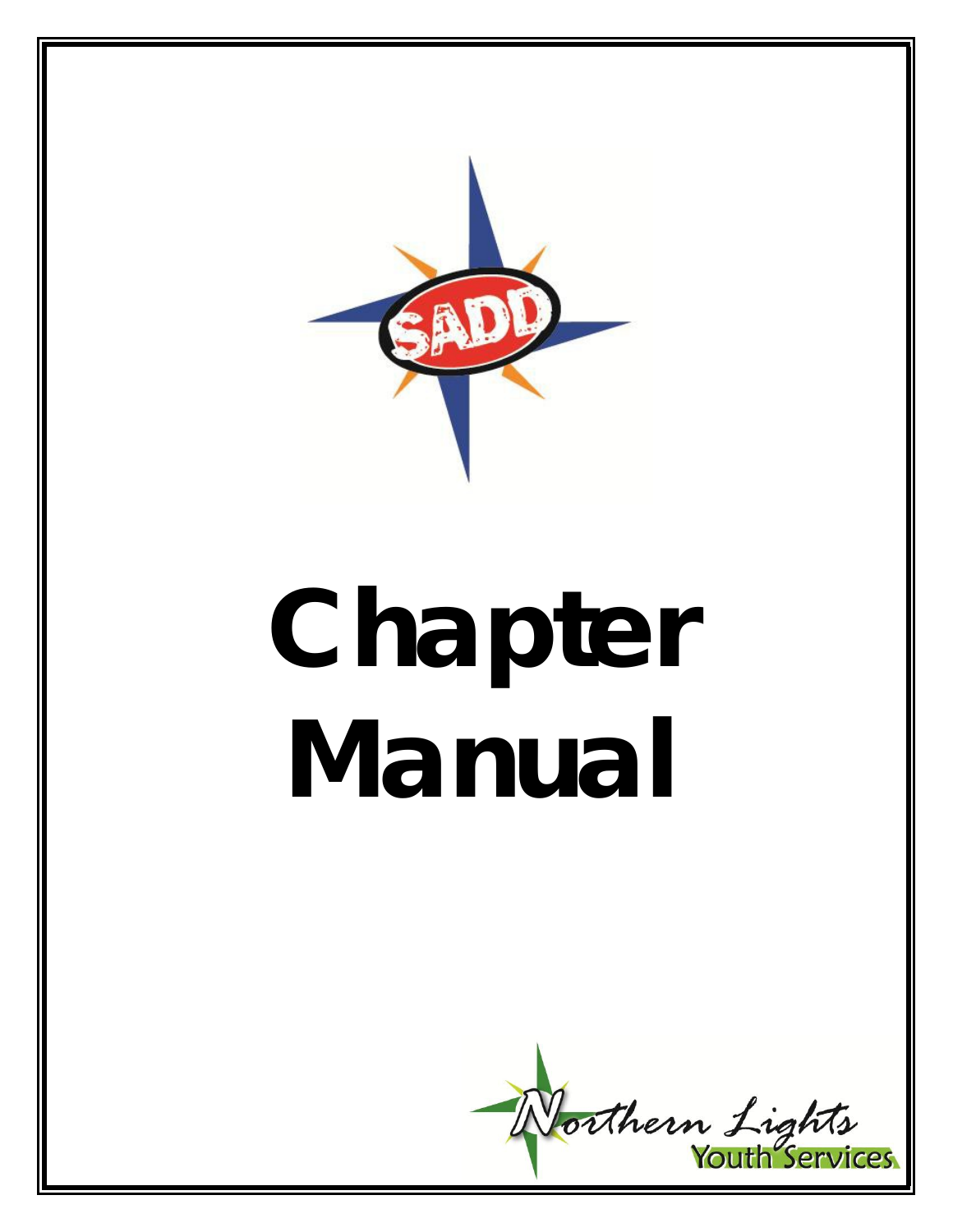### **Table of Contents**

*Part One: SADD Intro and Overview – pg. 3*

Welcome – pg. 4

About Northern Lights Youth Services – pg. 6

Basic Information  $-$  pg. 7

1. SADD Advisors – pg. 7

2. Chapter Activities – pg. 10

3. Forming a Community Coalition – pg. 12

4. Fundraisers – pg. 13

5. Student of the Year / Northern Lights Advisory Board – pg. 14 Frequently Asked Questions – pg. 16

1. How did SADD get started?

2. Does it cost anything to join SADD or form a chapter?

3. Explain the SADD Membership Contract / Members at Large

4. How are most SADD chapters structured? Do they have officers?

5. Are SADD chapters better off being school-based or communitybased?

6. What happens if someone signs a contract, but then isn't true to the no-use commitment?

Suggestions for new SADD Chapters & Reminders for existing chapters – pg. 21 Northern Lights SADD Is On The Internet! – pg. 22 Reporting to NLSADD/National SADD – pg. 23

1. National SADD Chapter Registration

- 2. NL SADD Roster Information
- 3. Star Rating System

*Part Two: Documents & Forms – pg. 24* 

SADD Membership Contract – pg. 25 Chapter Officer Application – pg. 26 Chapter Roster – pg. 27 SADD Yearly Project Planning Form – pg. 28 SADD Calendar – pg. 30 Chapter Standards / Star Rating Information – pg. 32 Chapter Standards Checklist – pg. 33 Note  $-$  pg. 35

*Part Three: Northern Lights Youth Services Programs offered* 

*in conjunction with SADD Chapters – pg. 36*

1. Reality Check – pg. 37

2. Open Your Eyes – pg. 38

3. Get REAL – pg. 39

4. BreakDown – pg. 40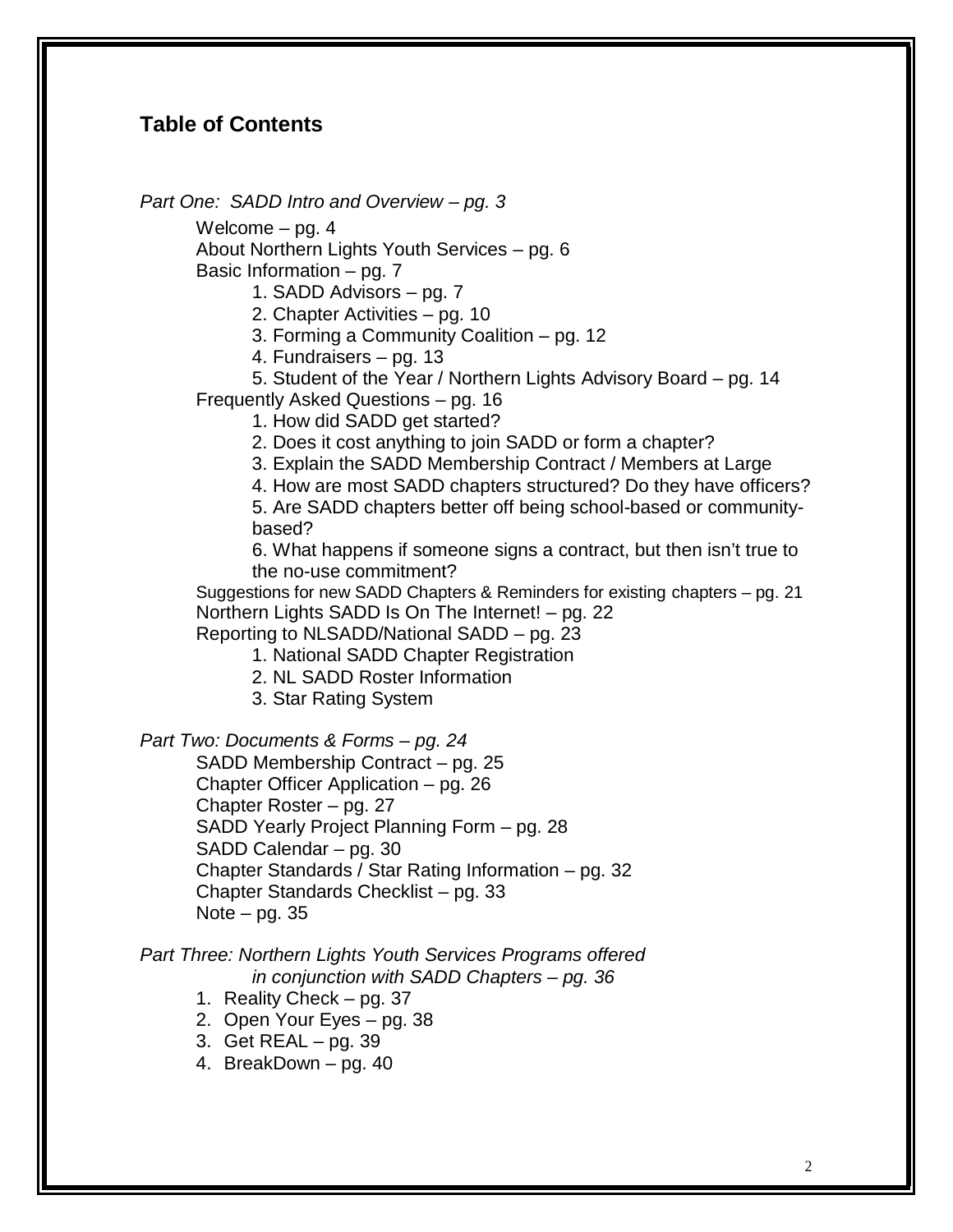## Part One



## SADD Intro & overview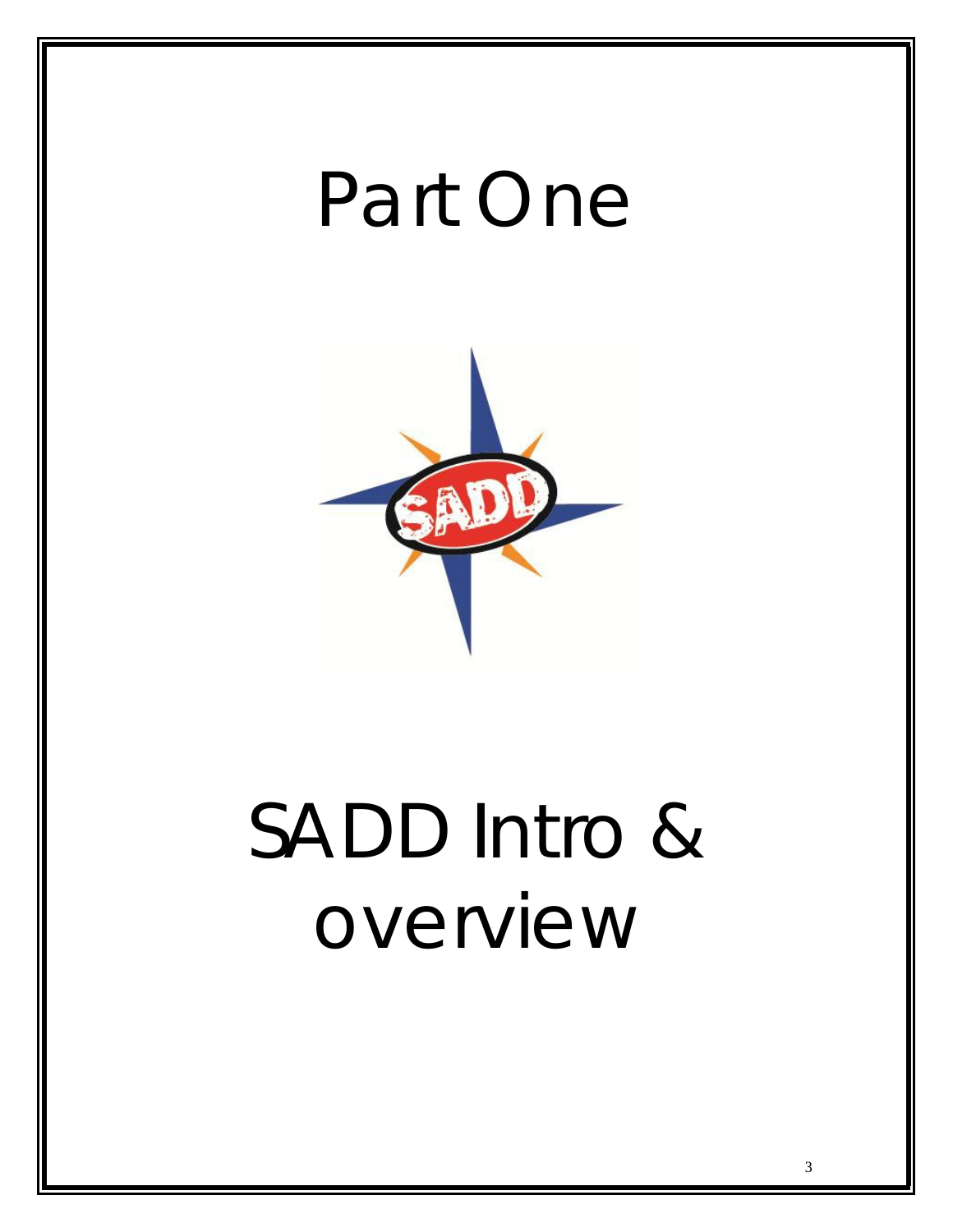

## Students Against Destructive Decisions

Congratulations! You have taken a very important step in your life by deciding to be a part of SADD. All across the nation, young people are taking their lives and their futures into their own hands, and not letting themselves be negatively influenced by others who may not have their best interests in mind. Best of all, they are finding out that they really aren't sacrificing anything by staying away from the traditional "party scene." Instead they are finding themselves surrounded by others who feel exactly the same way they do. Not only that, they are finding that SADD members also possess a natural tendency to accept people simply for being who they are. No "power struggles," no "put downs," none of the little "games" that some people play. In the end, that is what seems to make SADD such a special organization.

National SADD changed its name to Students Against Destructive Decisions in 1997. This coincided with a fundamental change in the minds of the members of the handful of chapters we worked with in North Dakota at the time. We all seemed to know that "Students Against Driving Drunk" didn't quite work to reflect what the organization had come to mean to SADD students. When we saw the new name, it was like, "That's it! Exactly!" As we talked about it some more, we discovered that SADD was really not about the issues we normally addressed, such as drinking and driving, or even alcohol and drug use. It was more of an overall attitude. It was a much bigger, broader thing that was hard to quantify. We felt we still had to try to *describe* or *define* it, though, as we were starting our efforts at creating new chapters. We had to try to explain it *somehow*. We finally came to the conclusion that what SADD was all about was self-esteem. It was as simple as that – self-esteem. Why? Because it feels very good to make the decisions you know in your heart are right, especially when you know you're not alone. SADD proves that you are not alone.

That leads us to where we are now. We are now "Northern Lights SADD," a network of over 200 chapters in a 3-state area, and the organization continues to strengthen. The reasons should be pretty obvious to you by now. We are adding new and innovative programs, and SADD members are getting the public notice they deserve.

Best of all, we've got YOU!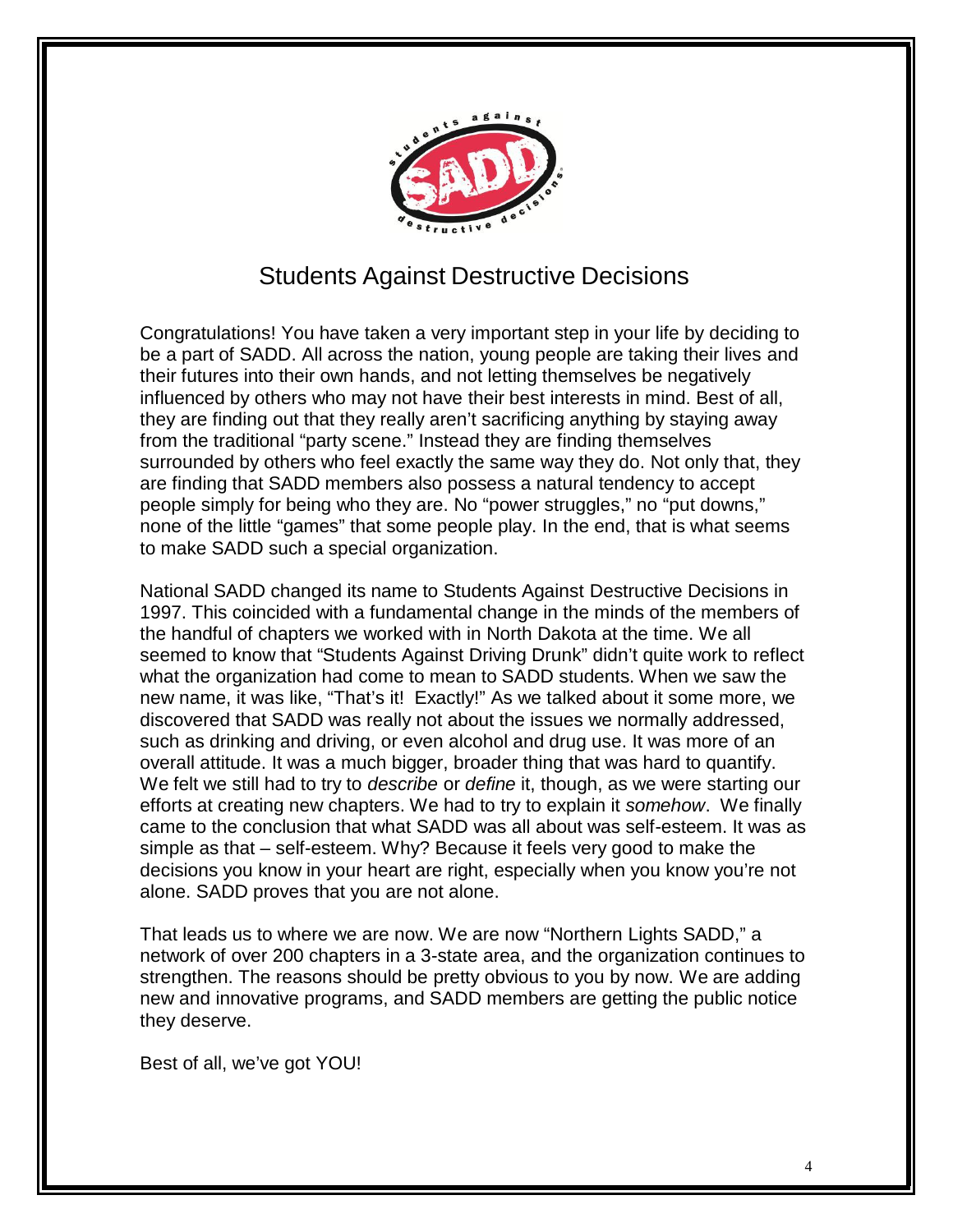As NL SADD staff, it is not only our responsibility - it is an honor for us to do our best to keep SADD current and an important part of your life. Be sure to let us know if there is anything we can do for you.

Thanks for making a positive change in the world, one decision at a time!

Northern Lights SADD PO Box 743 Hillsboro, ND 58045 Ph: 800-890-5852 Fax: 701-636-3929

Lee Erickson, NL SADD Coordinator: [lee@nlsadd.com](mailto:lee@nlsadd.com)

Website: [www.nlsadd.com](http://www.nlsadd.com/)

Northern Lights SADD – a program of Northern Lights Youth Services



*NOTE: While this handbook contains an extensive amount of information, resources, and ideas, it is not exhaustive. If you would like more information regarding any part of SADD (background of the organization, chapter info, resources / ideas for issues, media / legislative relations, activities, templates, etc.) please contact Northern Lights SADD using the information above. We are here to support you in your chapter's efforts in any way we can!*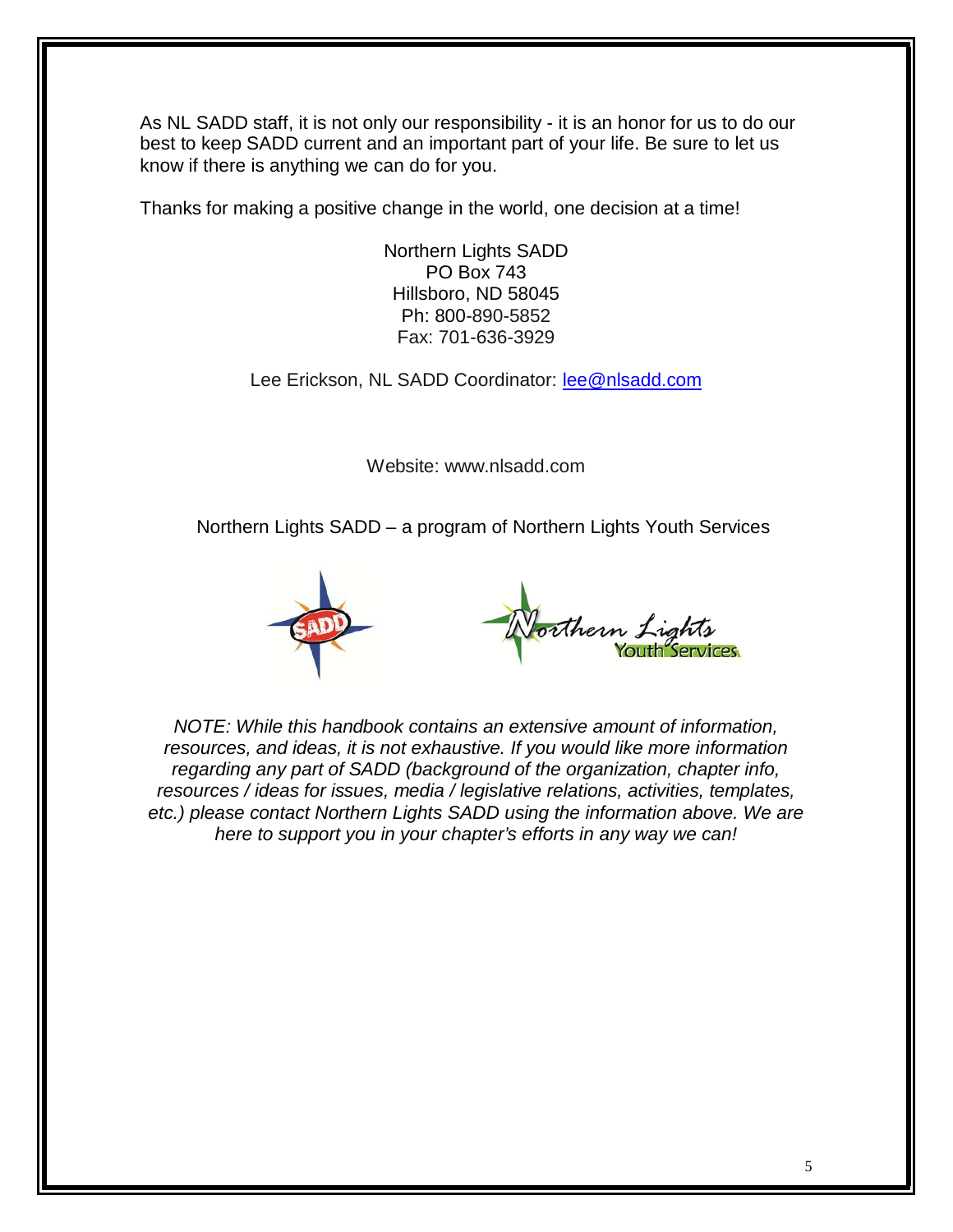*"Hey, I'm confused. What's with the Northern Lights SADD / Northern Lights Youth Services stuff?"*

### **About Northern Lights Youth Services**

Northern Lights Youth Services, Inc. is a nonprofit corporation formed in 2003. As the SADD program in North Dakota started expanding rapidly around the turn of the century, it became obvious that we needed a proper structure to provide financial and programmatic oversight and guidance for the SADD program. That led to the formation of Northern Lights Youth Services, or NLYS.

NLYS has a board of directors that includes representatives from a wide range of professional backgrounds, including secondary and post-secondary education, prevention, law enforcement, health services and the business community. Together with NLYS Executive Director Lee Erickson, the Board of Directors is responsible for strategic and financial planning for the organization, as well as making certain that all activities adhere to the high standards NLYS has set for itself.

The mission statement of NLYS is, *"to lead in the promotion and support of positive youth development."*

The vision of NLYS is, *"youth realizing their potential."*

Everything we do is grounded on those two guiding principles and the following values:

**Compassion.** We will know the heart of youth by carefully listening to their culture, their environment and their emotions.

**Passionate leadership.** We will lead with passion the cause for youth, providing opportunities for a positive peer group haven, effective programs, dynamic events, and partnering with strong local adult support.

**Excellence.** We will operate with excellence and professionalism at every level, working as a team with sincere respect for one another.

**Innovation.** We will creatively seek continual improvement in our approach to issues as well as our programs and plans to address those issues, never settling for the obvious but always striving to become a better, stronger organization. **Integrity.** We will conduct ourselves with the highest level of integrity, setting as public examples our actions, motivations and speech.

Northern Lights SADD is at the core of NLYS efforts, because a logical starting point for youth realizing their potential is the commitment to be substance-free. But it doesn't end there. Part 3 of this manual will explain other NLYS programming that supports our mission and serves as a tool for our SADD chapters.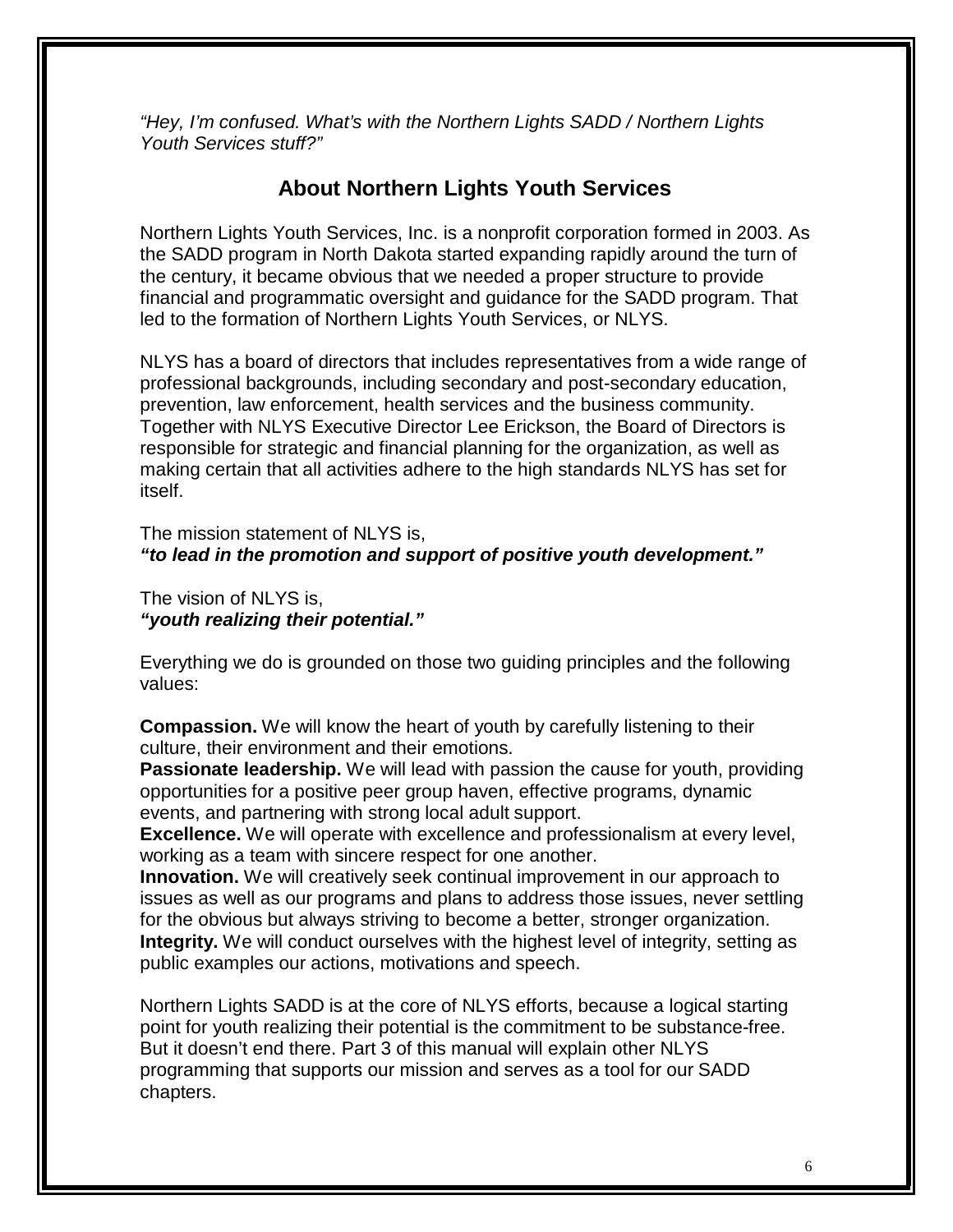## **BASIC INFORMATION**

### **1. SADD CHAPTER ADVISORS**

### *ROLE OF THE SADD CHAPTER ADVISOR*

Although SADD is a student-run organization, each chapter needs an adult advisor. Having expertise in adolescent psychology or in youth alcohol- or drugrelated issues is helpful, but being a prevention specialist is not required. The basic requirements are that the advisor is passionate about and is committed to the SADD philosophy and can empower students to communicate the SADD message in the school and community.

The advisor's role is to facilitate the activity and dynamics of the SADD chapter. The advisor acts as a liaison between the students and the school administration/ community and promotes a SADD chapter culture that is inclusive and collaborative. The advisor also ensures that the chapter activities are aligned with the SADD mission and adhere to SADD and school policies.

SADD advisors should have a strong ability to listen to what students have to say and treat their contributions with respectful consideration. To be empowered, SADD students must feel that their ideas and input are important and valuable. The advisor has the responsibility of encouraging and reinforcing individual student efforts by facilitating each student's sense of inclusion and connectedness, power to influence, and openness to others.

- Facilitating a sense of inclusion and connectedness allows students to begin to trust themselves and the people around them. Advisors can do this by welcoming all types of diverse students and then helping students in the chapter discover common threads of experiences. Advisors can also help students identify perception, values, and beliefs they share with one another.
- Facilitating a sense of influence allows students to learn that they have power and what they say has value. Advisors promote this sense of influence by encouraging active listening within the chapter, providing opportunities for student-led brainstorming activities and chapter meetings, and allowing students to choose activities and assignments.
- Facilitating a sense of openness enables students to engage in discussion, share personal experiences, and value one another's perspectives and ideas. Advisors can help students learn to be open by encouraging problem solving and collective deliberation when discussing issues and by honoring the value of diversity. Such processes allow students to learn how to respect others and how to negotiate, compromise, and build consensus.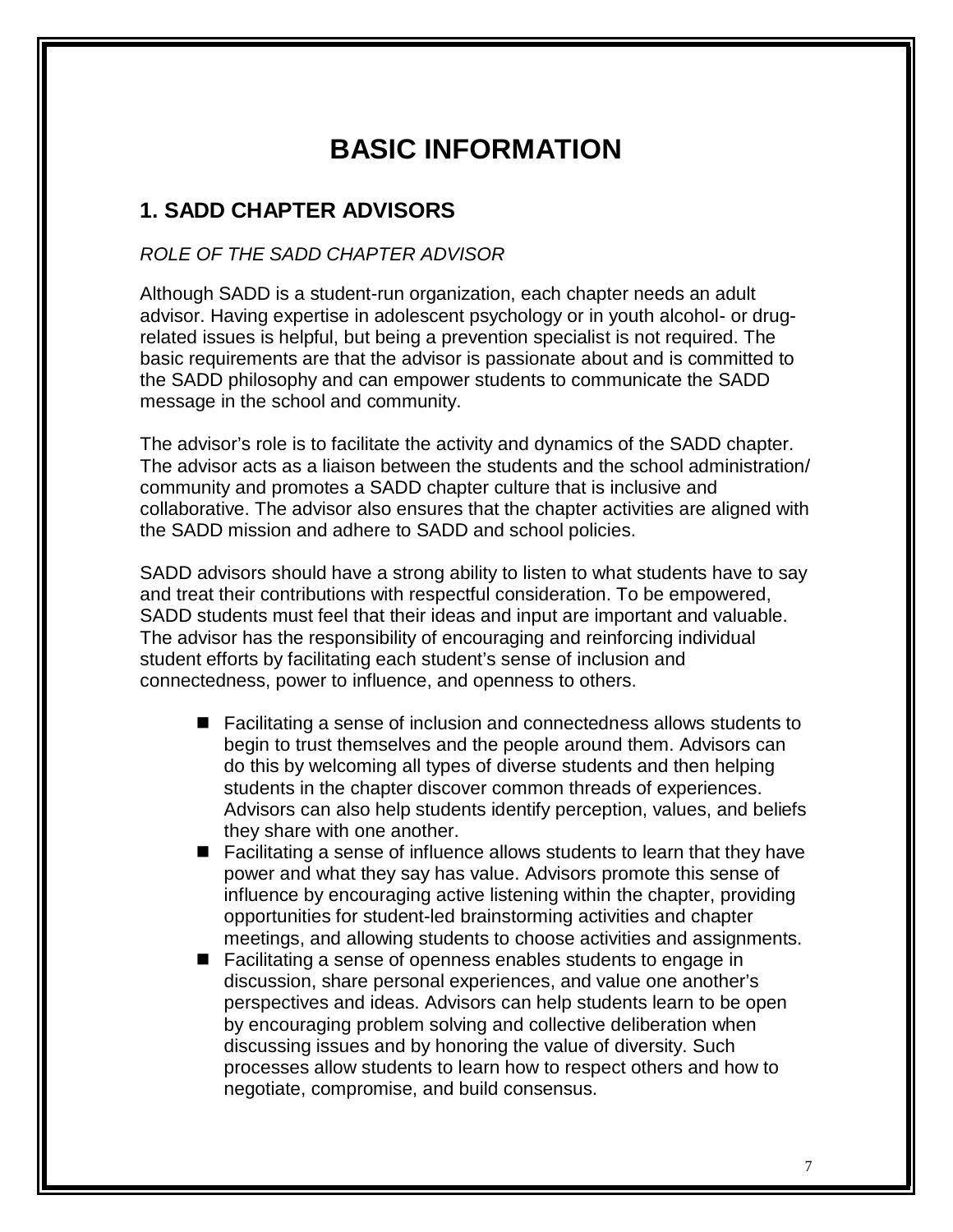Ultimately, successful advisors are those who foster a sense of safe community within the SADD chapter, promote collaboration and diversity, and empower students to engage in, get involved in, and lead activities.

### *ADVISOR GUIDELINES*

The following are some specific guidelines for the SADD chapter advisor:

- Be a role model for SADD students. This includes not making destructive decisions themselves, especially around students or at SADD events. Advisors have the ability to demonstrate collaboration, compassion, active listening, positive decision-making, a respect for differences, appropriate behavior, and a number of other values and skills that students need to learn to be successful in their SADD chapter and individual lives.
- Understand SADD's mission and act as a resource for information about alcohol, tobacco and other drugs, traffic safety, and other related issues. Advisors are not required to have expertise in the issues that their SADD chapters choose to address. It is, however, very helpful to the SADD chapter if the advisor is able to direct students to available resources that will provide the information they need.
- Clearly define SADD's philosophy and mission to interested students. Help students understand the difference between enabling and being a friend. Often, students struggle with how to appropriately respond to their peers' drinking and/or other destructive behaviors. An advisor can assist young people in learning how to offer healthy support to their friends without compromising their own values and choices.
- Assist SADD students in recruiting peers from diverse backgrounds. The SADD chapter should represent all the different grades and youth populations in the school. Advisors can help chapters identify and become recognized as an inclusive group in which students of different skill sets, peer groups, and other identities (gender, race, religion, socioeconomic background, sexual orientation, etc.) are welcome and embraced.
- Work with and empower students to achieve the goals and objectives of the SADD chapter. Foster a positive community atmosphere among all SADD students in which individuals feel comfortable and respect one another. SADD students are most successful when they know their advisor trusts and believes in them.
- Help students make decisions about policy and procedures for their SADD chapter (electing officers, meeting times, etc.). There are different models of governance. Help SADD students choose the model that they feel is the best fit for the chapter.
- Cultivate a strong relationship with parents. Parents can be a key component to the success of a SADD chapter. If supportive and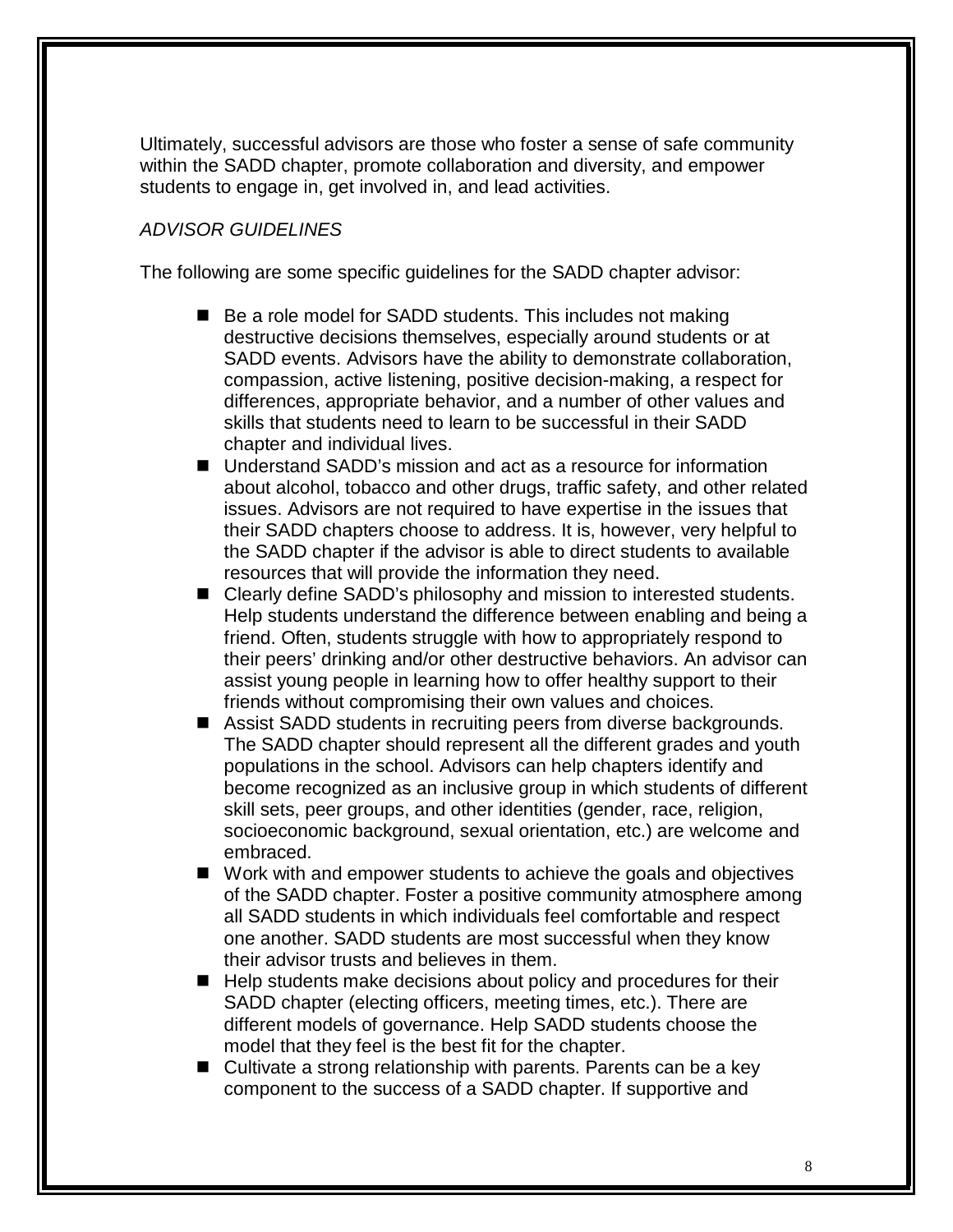enthusiastic, they can reinforce SADD and provide assistance at various levels. They can help by encouraging students to participate, lending a hand on a project, raising funds for the chapter, or advocating for SADD with other parents and influential adults in the community. Make sure parents are committed to letting the students complete tasks.

- The Northern Lights SADD office is a valuable resource. By contacting NL SADD, you can receive important information about training and conference opportunities, advisory boards, local initiatives, etc. The NL SADD office also has a number of resources that can be used in campaigns, including event/media templates, activity ideas, presentation outlines, etc.
- Stay in touch with the Northern Lights SADD office! Please send pictures and details of your events and activities, which can be features on the website, in newsletters, at conferences, etc.
- Submit reports to the NL SADD office when requested.
- Act as liaison between school administration and the SADD chapter. Often, SADD chapters need administrators' collaboration to achieve their goals. By cultivating interest and support from key administrators, staff, and other adults in the community, advisors can gain support for SADD programming and activities.
- Serve as facilitator for all student efforts and activities related to SADD. Help students complete the tasks they have taken on by gently providing support, guidance, and direction when needed. The goal is to empower students to take ownership of projects and get the work done. Advisors often need to teach SADD students *how* to do things and refrain from doing things for them.
- Encourage the chapter to involve community members such as local law enforcement, government officials, charitable organizations, etc., in activities related to SADD. Community involvement strengthens SADD programming because it brings together resources and helps youth and adults move toward a common goal. Community involvement promotes real change in which young people and adults work together to change destructive attitudes and behavior.
- Offer a "friendly ear" and support to all student concerns. Often students seek their advisor's counsel on projects, activities, school and family issues, and other personal situations. Successful advisors always respect and value their SADD students' input and experiences and lend support and compassion when students divulge personal feelings or perspectives.
- $\blacksquare$  Identify local media contacts who oversee the youth beat and keep them informed of any SADD chapter activities. Getting media coverage for SADD programming increases SADD chapter visibility and support in the community and in the school. Develop a working relationship with reporters and be sure to invite them to SADD chapter events and programs.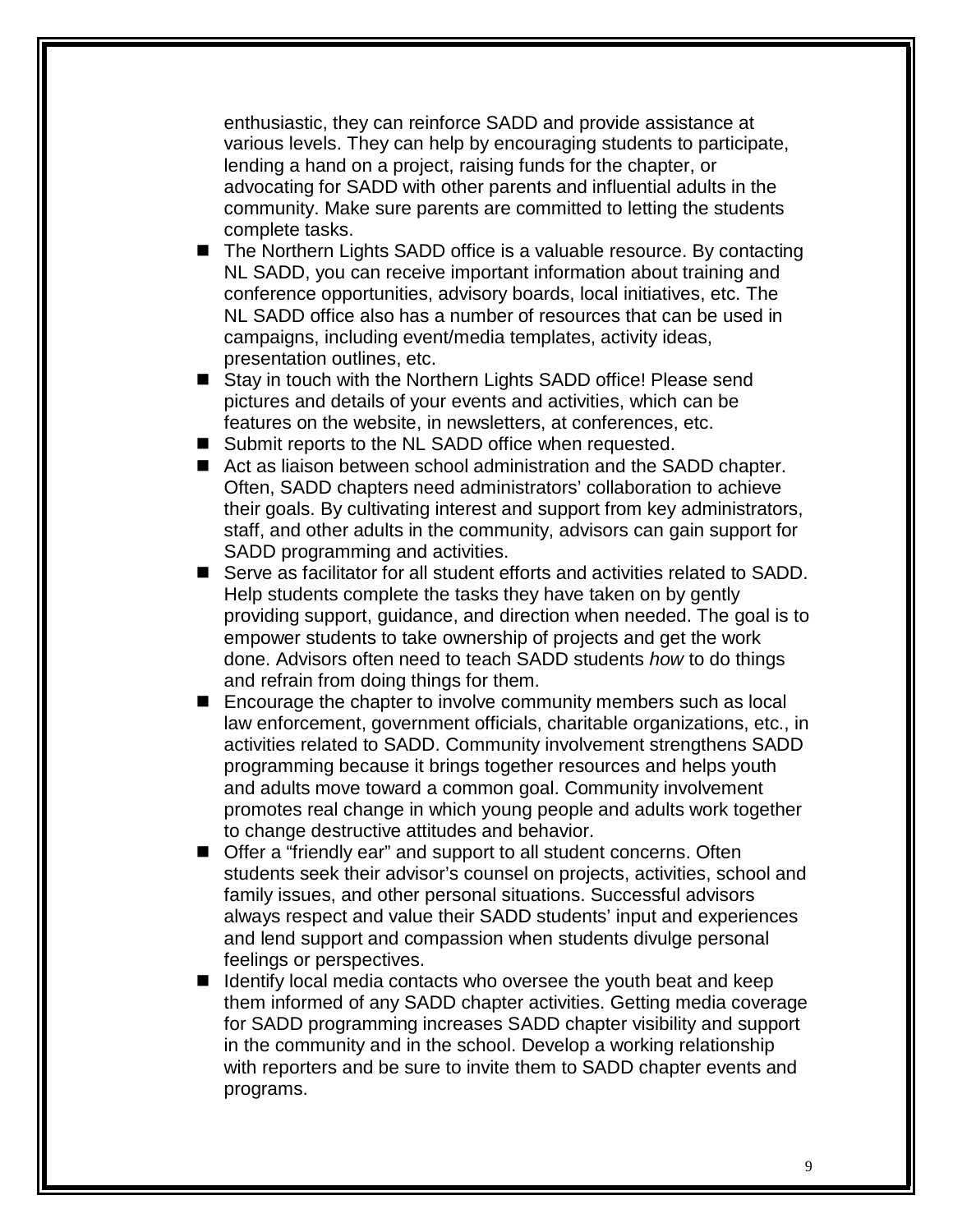## **2. CHAPTER ACTIVITIES**

Chapter activities, naturally, are the backbone of what SADD is all about. These activities fall into two categories – *awareness projects* and *fun activities*.

*First, keep in mind that all SADD chapter members must abide by the strict "nouse" policy (drinking in moderation is NOT acceptable—after all, it* is *illegal!). There are only a few restrictions on activities that SADD cannot endorse; these include organizing or sponsoring formal designated driver programs, and accepting money from alcohol or tobacco companies.*

### *AWARENESS PROJECTS*:

The majority of awareness projects will be school-based projects. Some traditional events include:

- Mock car crashes
- Grim Reaper Day (also referred to as ghost-out or white-out day)
- Mock funerals
- Seat belt awareness (examples: "quick click" contests, seat belt checks)
- Chain of life (can be used for a variety of campaigns)
- Red Ribbon campaign
- Many more, too numerous to mention. Much information regarding awareness projects can be found at the Northern Lights SADD website (nlsadd.com), or by contacting the NL SADD office directly.

It is very important to have diverse awareness projects, so that the chapter does not become "one dimensional". Turn your attention to a variety of issues:

- Suicide awareness. Don't overlook this issue, but do it right. Get educated. Visit with your school counselor and other professionals to devise a program. Consider a suicide prevention curriculum. Or, sometimes, even something as simple as a series of positive notes and sayings put onto lockers or posters can be just what someone contemplating suicide needs to reaffirm that individual's value and build up their self-esteem.
- Alcohol the  $#1$  drug problem in the country. There is a lot of current information about the hazards of underage drinking and binge drinking, including the effects on the developing adolescent brain.
- Prescription drug abuse, an issue rising at an alarming rate.
- Tobacco use. Join in the "Kick Butts" campaign. Look into school and community policies regarding tobacco use, and don't forget to address smoke-free tobacco products in your campaign efforts.
- Sexual abstinence/STDs.
- Eating disorders. Eating disorders can sweep through a school like an epidemic. Use your creativity to address eating disorders and share your ideas with other chapters. We have seen success simply from high school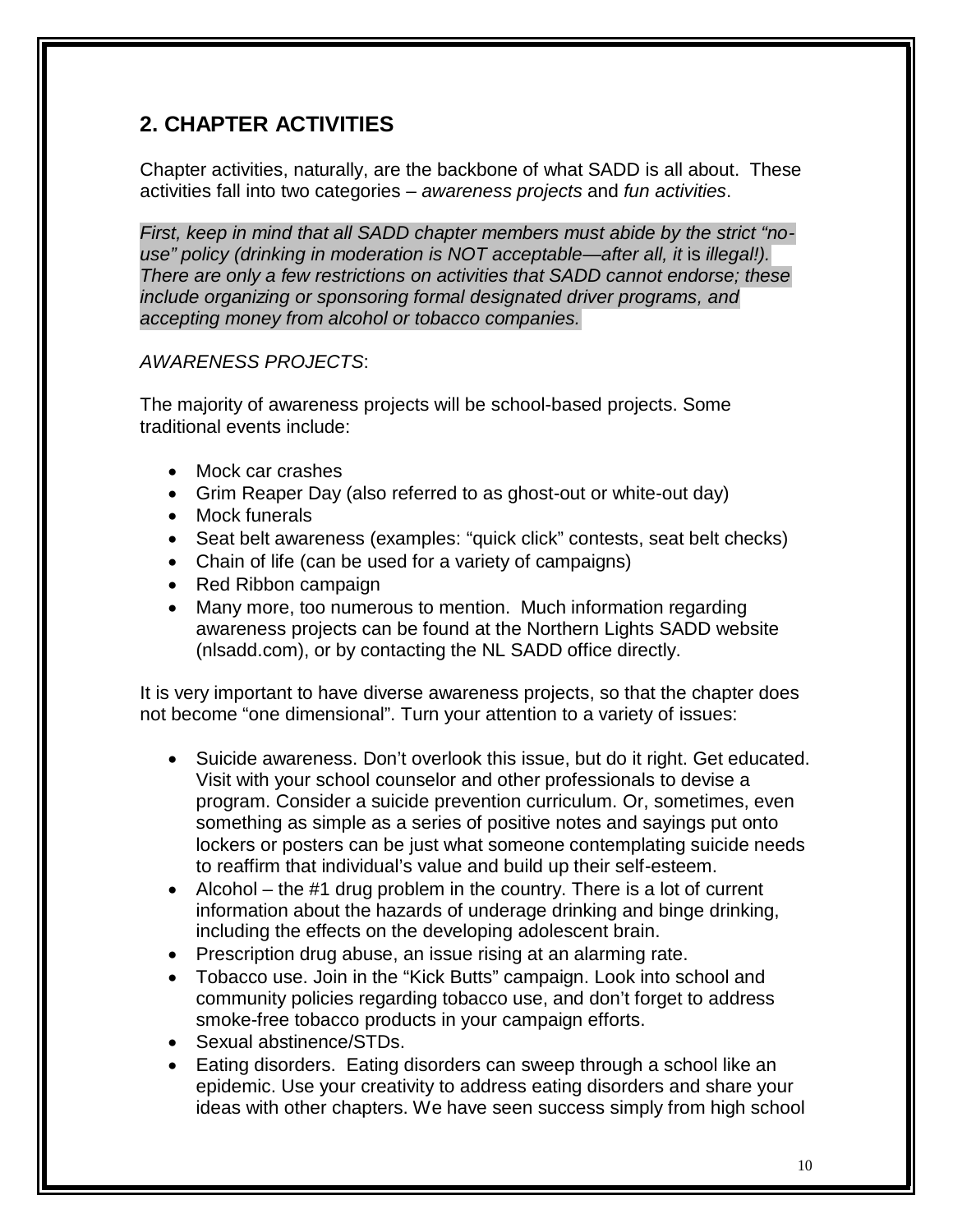SADD members visiting middle school classes and discussing the problem and the underlying feelings and root causes of this issue.

- Self esteem. Remember low self esteem is a primary reason for falling into virtually every destructive behavior pattern.
- The Get REAL campaign. Be aware that many prevention professionals have said that we are on the "cutting edge" of prevention technologies with this program, especially since it targets high school aged students – the demographic group that has always posed such a challenge. In essence, Get REAL is what is called a "social marketing" concept. It clarifies the "big picture" and tries to establish a new attitude. Naturally, we will only succeed if we have as many schools as possible participating.
- Reality Check. This is a program unique to NL SADD, and was designed with input from NL SADD students and advisors. It is a 7-lesson elementary curriculum designed for grades 4-6 that uses high school SADD students as lesson facilitators.
- Consider hosting a regional conference. Promote new chapters by inviting students from other schools in your area who may be interested in SADD. Tell them about what you are doing and why you are doing it, and tell them of your hopes for what might happen if there were other chapters in the area to network with.

Don't forget that a program can be even more successful if it involves your community itself, not just your school. Let the community know you are there and that you care about these issues. You may be surprised at the ideas and support that can come from something as simple as that.

### *FUN ACTIVITIES:*

Have fun with SADD! You should try to have several fun activities each year. Show your peers that you know how to have a good time without involving alcohol and the other "stuff". Too many young people think that you cannot possibly have fun if you are in SADD, which is a ridiculous concept. Yet, the thought is out there, so prove them wrong. And, remember that fun activities are terrific tools for recruiting. Some of the things chapters do include:

- Lock-ins
- Sponsoring school-wide dances (which can also be good fundraisers)
- Movie nights
- Pizza parties
- Bowling outings
- Bonfires
- Progressive suppers
- BYOB (Bring Your Own Banana) banana split making
- Inviting members from other SADD chapters to attend fun activities

Don't forget, also, that one of the most important things that SADD members can do is to commit to attending the NL SADD conference and regional events. We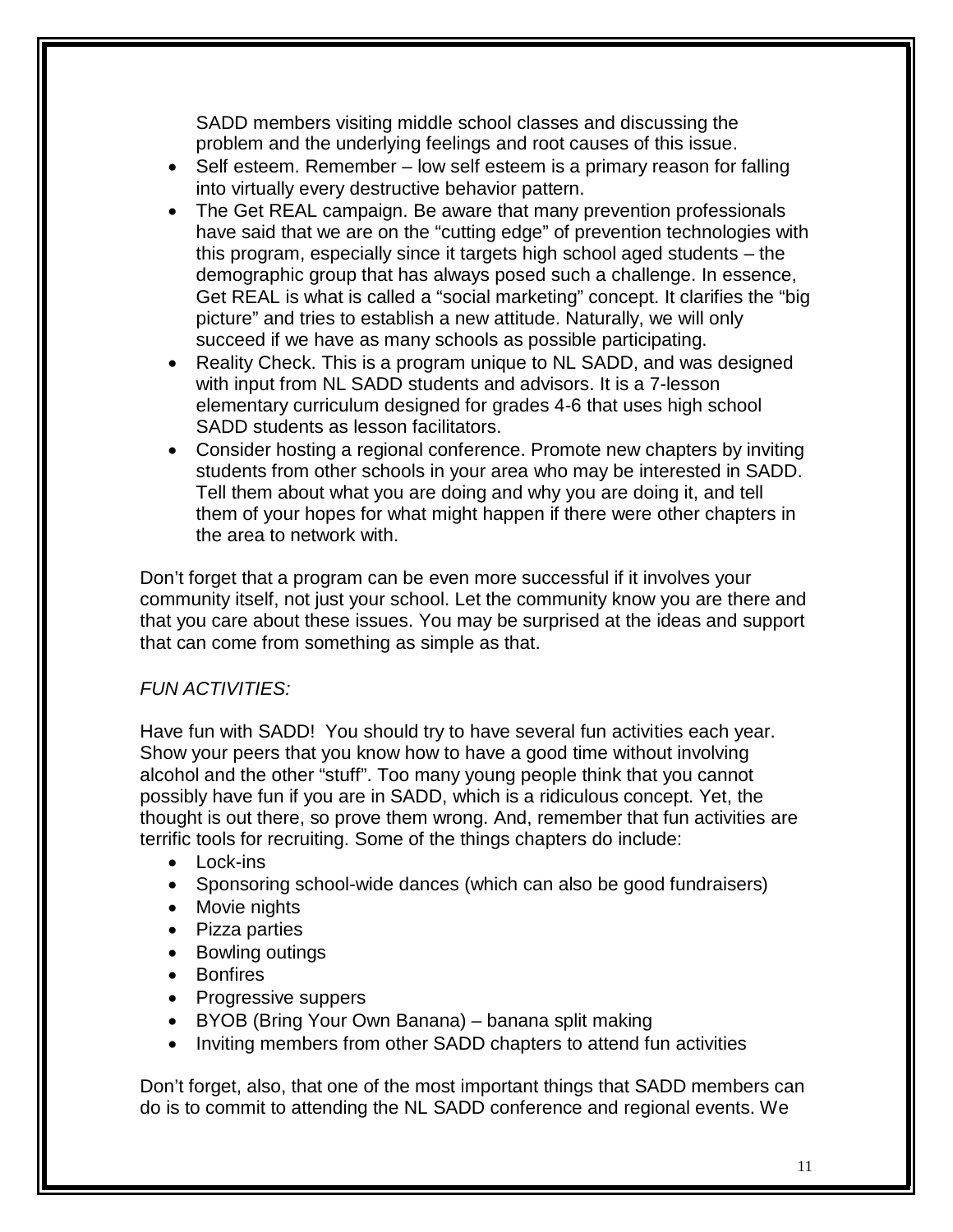always do our best to mix in a good dose of fun along with the important work we do! Meeting like-minded, caring friends from across the region (and the nation) is an incredibly exciting experience, and the energy you acquire from that is bound to rub off on others. I cannot begin to count the number of times I have seen these new "SADD friends" become some of the closest personal friends of our members, and it all stems from a commitment to attend multi-chapter events.

### **3. FORMING A COMMUNITY COALITION**

A coalition is a joint effort by several different individuals and organizations within a community, focused upon addressing various concerns of that community. Whether a SADD chapter is community based or school based, there are tremendous advantages to forming a committee of coalition members to work together with the chapter. A good prevention program involves a coordinated effort on many fronts, including law enforcement, the schools, parents, churches, health-related services, and of course, the youth themselves. No matter how hard they may try, any individual group can only do so much, whereas working together a team effort can reap a great deal of benefit.

Here are some suggestions for potential members of your coalition committee:

- SADD officers and advisor(s)
- City police chief and/or Sheriff or deputy
- School principal or superintendent
- School guidance and/or chemical addiction counselor
- Representative from local or area colleges
- Fire rescue and/or ambulance worker
- Clergy members
- Parent representatives
- County Extension Service representative
- Local or county health service personnel
- City government representative
- Members of the media newspaper, radio, and television

We suggest that you hold coalition meetings on a regular basis, at least quarterly. At the meeting you can give status and progress reports on your chapter and its activities. There are many, many benefits that can come from your coalition, not the least of which is developing that precious coordinated community prevention effort. Other benefits may include:

- Getting ideas for chapter awareness events and expert advice.
- Community service opportunities for chapter members.
- Ideas for fundraising, as well as sponsorships and grant opportunities.
- Help in putting together "major events", such as mock car crashes and other awareness projects.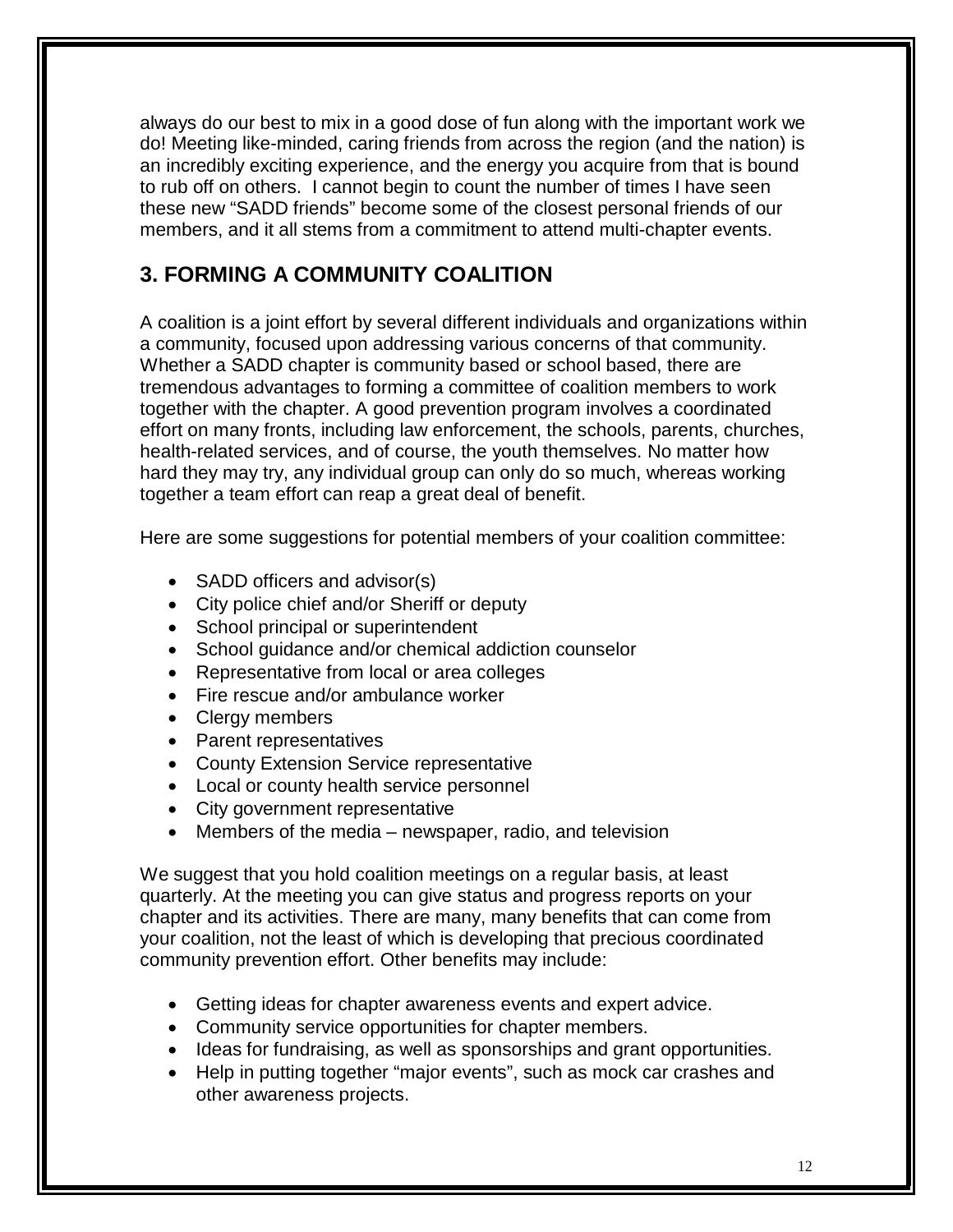- Continuity. Sometimes advisors quit or move away, and key chapter members graduate from high school. The coalition can help keep things going.
- Increased visibility and credibility for the chapter.
- A sense of fulfillment for chapter members. Everyone likes to know that their efforts are noted and appreciated.
- Letting the community know that there are dedicated, hard-working, and willing youth in their town and school who want to make a difference. It makes the jobs of the coalition members much easier when they have access to young people and the delivery system for information that the SADD chapter provides. It's a win-win situation for everyone involved, including the community as a whole.

## **4. FUNDRAISERS**

Along with sponsoring activities and perhaps helping members attend state or national conferences, comes the inevitable – fundraisers. The key is to get as many members involved as possible, to share the workload, and to make it fun! Two sorts of fundraisers you can do to easily raise hundreds, if not a thousand dollars or more, are food sales or selling community birthday/ anniversary/school event calendars. If you are interested in something like this for your chapter, contact the NL SADD office, who will help you contact the appropriate company representatives or answer most questions you may have. Still, the possibilities are endless—use creativity!

Other ideas for fundraisers include (contact the NL SADD office for more!):

- Student vs. teachers sports contests
- Bake sales
- Car washes
- Rent-a-kid (hiring groups of members to do yard work or other chores)
- Sporting events between your varsity team and teachers or public figures
- Dance-a-thons
- Serving concessions/providing lunch during Parent/Teacher Conferences
- Free-will offering spaghetti dinners
- School carnivals
- Magazine/Pizza sales

Don't forget to approach local church groups, civic groups (Kiwanis, Rotary, Elks, etc.) and local businesses, and ask them for donations for chapter activities. You will usually find them eager to help you as best they can.

### *Remember to recognize any donors with a thank you note and/or newspaper ad!*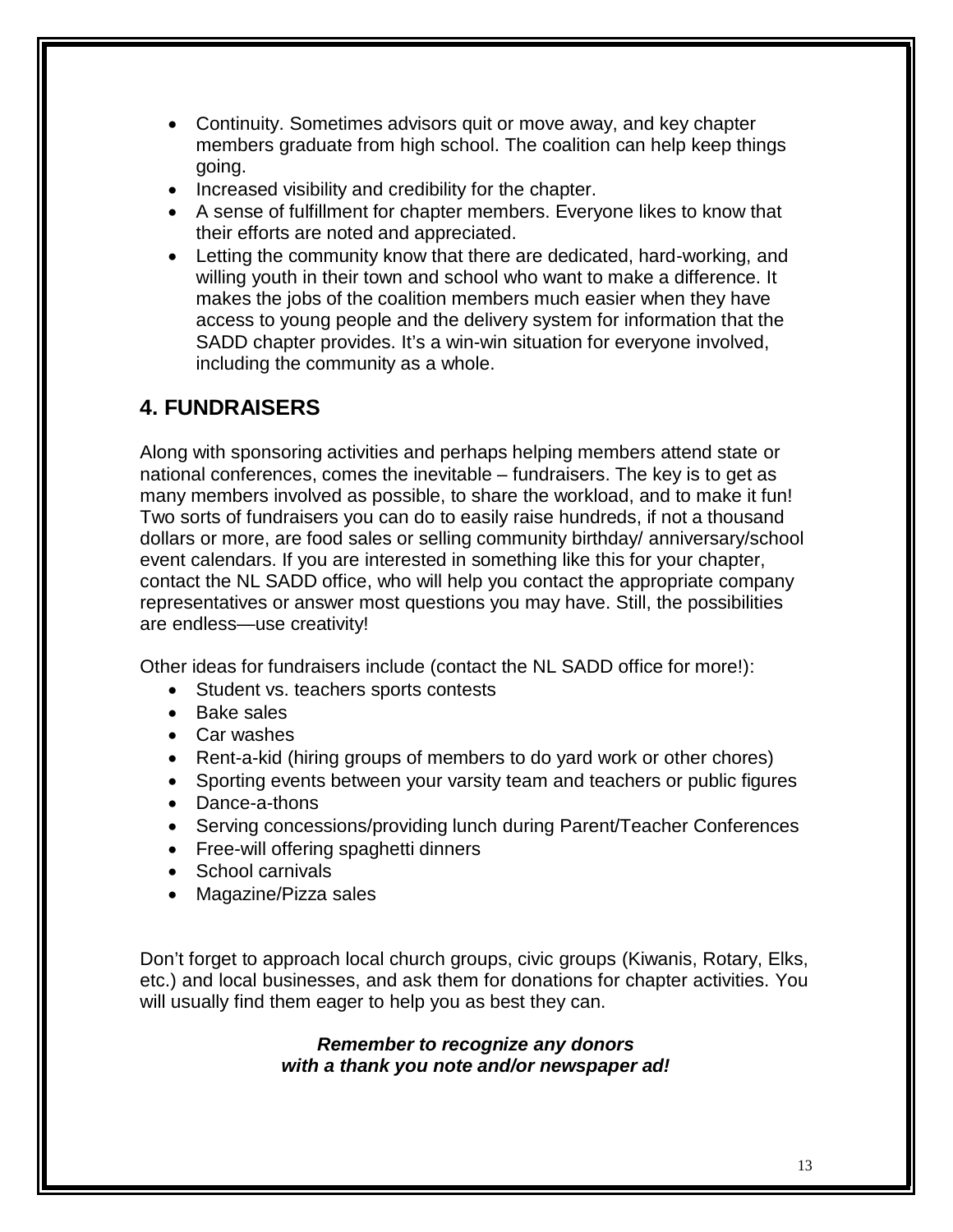### **5. STUDENT OF THE YEAR / NORTHERN LIGHTS ADVISORY BOARD**

The Northern Lights Advisory Board (NLAB) is made up of SADD students from North Dakota, South Dakota, and Minnesota. The board currently consists of students from each of the four geographic regions of North Dakota (Northeast, Southeast, Northwest, and Southwest), as well as representatives from South Dakota and Minnesota. The current Student of the Year (SOY) is automatically a member of the NLAB as well.

The purpose of the NLAB is to help design NL SADD policies and programs, plan the NL SADD conference and regional conferences, and to help promote SADD in their respective regions. Most importantly, the student members of the NLAB are the voices for young people across the region. They are counted upon heavily for their opinions. The NLAB meets once or twice in the summer and once in the winter; other meetings, either face-to-face or by chat room/conference call, are held as well.

New NLAB members campaign and are elected each spring at the Northern Lights conference. Student candidates can be current high school freshmen through juniors, and no more than two candidates per chapter can apply.

The Student of the Year is always elected while a high school junior, and serves his or her term during their upcoming senior year. Each chapter may submit only one applicant. Depending upon the number of applicants, candidates may be narrowed down to one per region, decided upon by a team consisting of NLYS Board of Directors members, staff, and alumni. The final voting for Student of the Year is conducted by a team consisting of NLYS Board of Directors members and NLAB alumni, with the NL SADD coordinator casting a tie-breaking vote if necessary. The new SOY is introduced at our spring NL SADD conference.

The Student of the Year, in turn, becomes a Northern Lights representative for consideration for National Student of the Year honors, or to be chosen as a member of the national SADD Student Leadership Council. The Student of the Year is the official spokesperson for SADD students across the Northern Lights region and is highly visible through presentations, press releases, etc., and may be contacted by media outlets for statements and opinions.

Each winter, information and applications for both the SOY and NLAB are sent to every chapter in the region; information can also be found online at the NL SADD website. Chapters can use whatever means they decide to choose their particular candidate(s).

All NLAB students and the SOY are held to a high level of accountability regarding the no-use policy and other "destructive decisions" themes. Any violation of those terms can result in immediate removal from their position.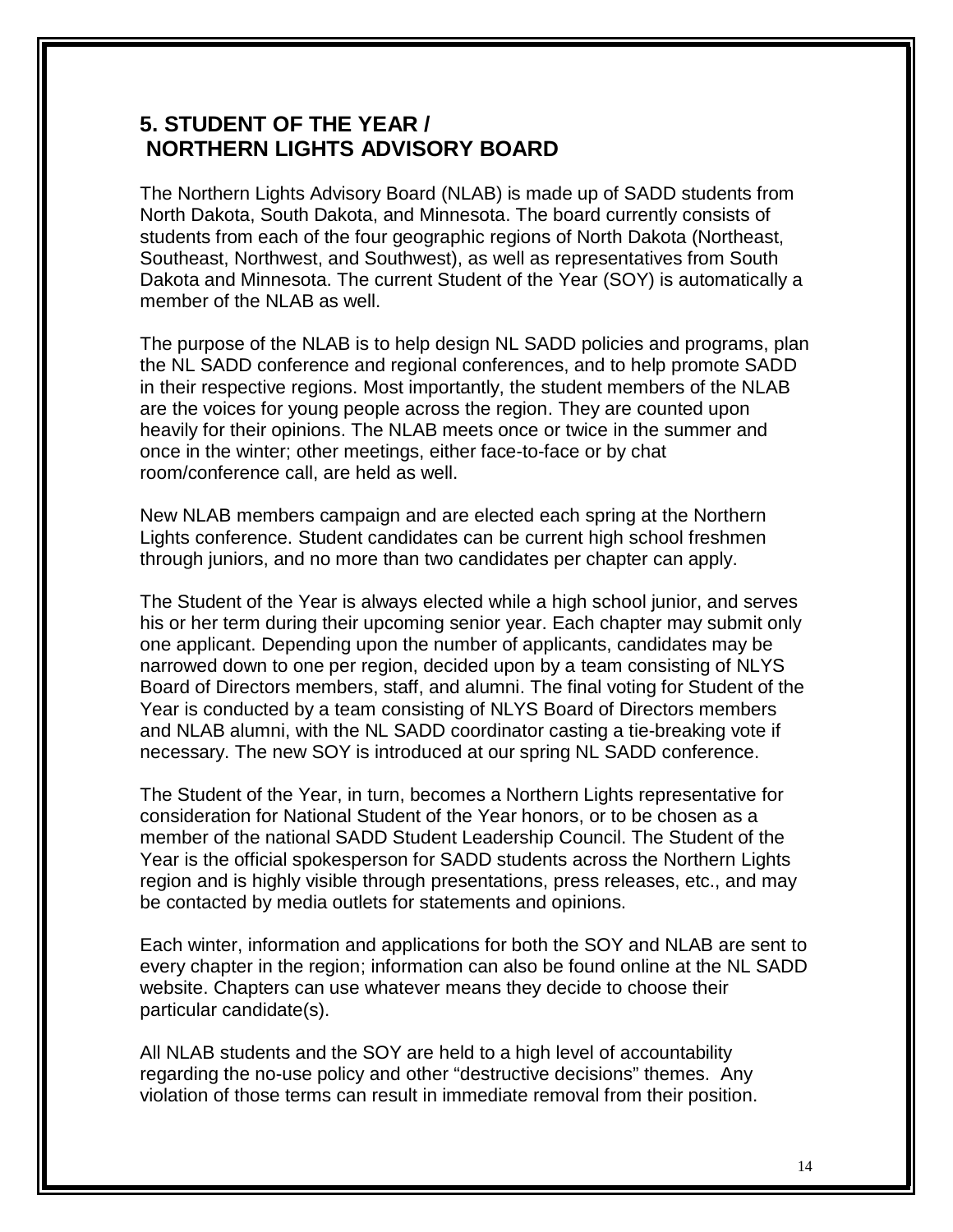However, this has never been a huge problem. NLAB students are there because they are already dedicated to our ideals and they want to make a difference to others. The NLAB experience only deepens that level of dedication.

NLAB members form strong bonds with each other, and the entire experience is something they will undoubtedly remember the rest of their lives. It is fun work, serious work, and a very special opportunity, all rolled into one.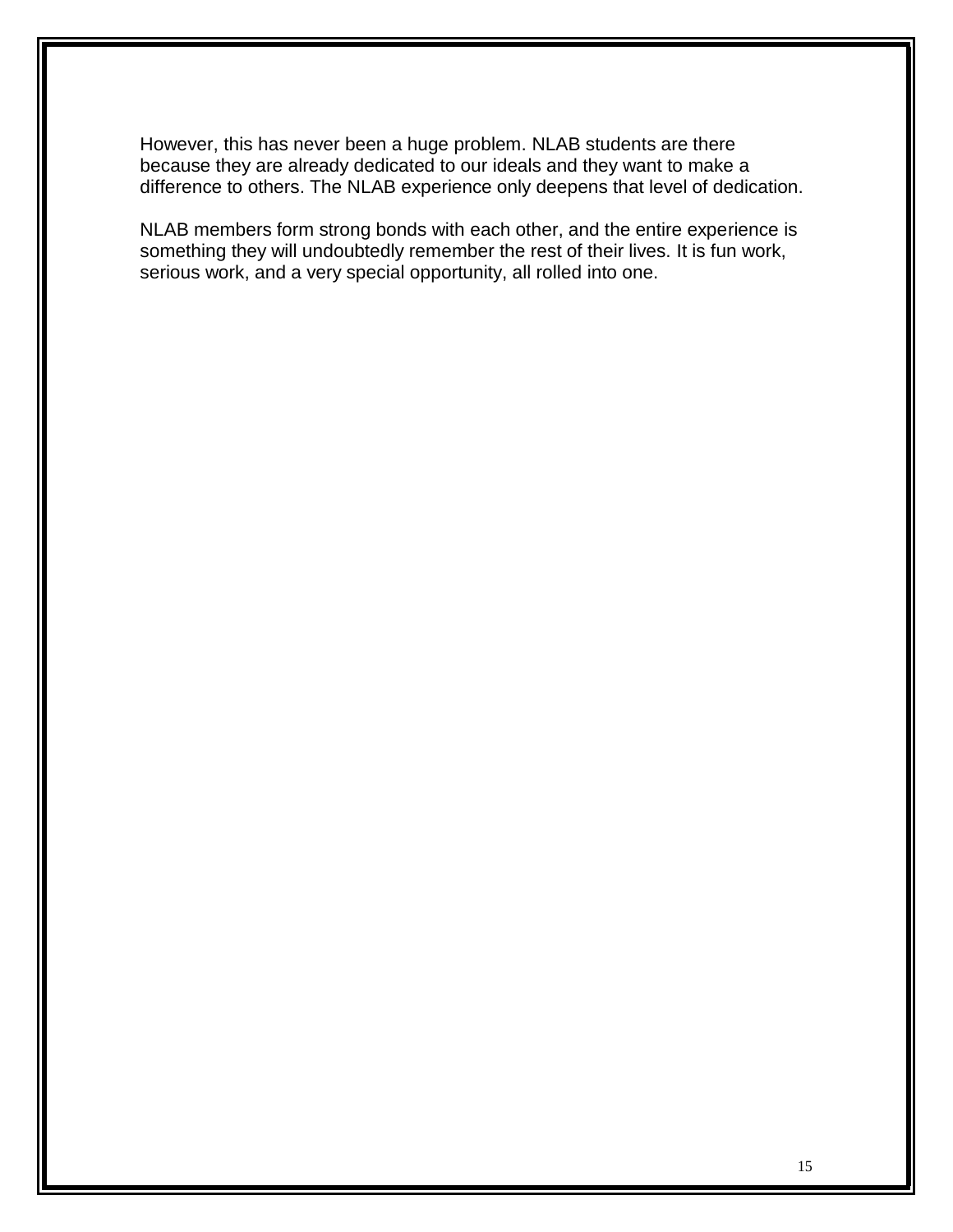## **FREQUENTLY ASKED QUESTIONS**

1. How did SADD get started?

2. Does it cost anything to join SADD or form a chapter?

3. Explain the SADD Membership Contract / Members at Large

4. Are SADD chapters better off being school-based or community based?

5. How are most SADD chapters structured? Do they have officers?

6. What happens if someone signs a contract, but then isn't true to the no-use commitment?

### **1. How did SADD get started?**

SADD began in 1981, in Wayland High School in Massachusetts. That year, there were two tragic and high profile alcohol-related accidents that rocked the school. With the cooperation of a teacher/hockey coach at Wayland, Bob Anastas, the students of Wayland decided they wanted to do something about it. They formed Students Against Driving Drunk. In just a few short years, SADD had become a national organization with chapters in every state in the United States, in addition to Canada and countries overseas, from New Zealand to Africa.

SADD's name changed to Students Against Destructive Decisions in 1997. There were two primary reasons for this. First, SADD wanted to clarify its no-use policy toward drugs and alcohol. Many people thought that the old name implied that we were saying it was okay for kids to drink as long as they don't drink and drive, and that simply wasn't the case. Also, young people across the country had proven that they have tremendous power to influence their peers. In 1981, there were over 6,000 teens killed in alcohol-related crashes. By 1999, that number had dropped to just over 2,000. Still too many, but a *vast* improvement. Certainly, SADD wasn't alone in the fight to lower that number. Law enforcement, media advertising, and efforts from groups like MADD (Mothers Against Drunk Driving) helped a great deal. But, SADD was clearly one of the most influential because of dedicated members throughout the years who helped to educate their peers. By the late 1990s it was clear that there was a great need for the same type of effort to address other problems teens face – like suicide, HIV/AIDS and other sexually-transmitted diseases, teen pregnancy, and violence, to name just a few. The best way to do this? Of course – modify the mission of SADD and turn our members loose to address those issues, too.

### **2. Does it cost anything to join SADD or form a chapter?**

It is SADD National's policy that there are no costs associated with SADD membership— unlike many other activities in which students participate; we encourage chapters to adopt that same policy. Sometimes a beginning chapter may ask their members to pay dues to provide some basic operating funds with which to work. You can do this if you must, but we encourage you to accept members regardless of their ability to pay, and work hard to develop other funding sources as soon as possible, so that you can do away with the need to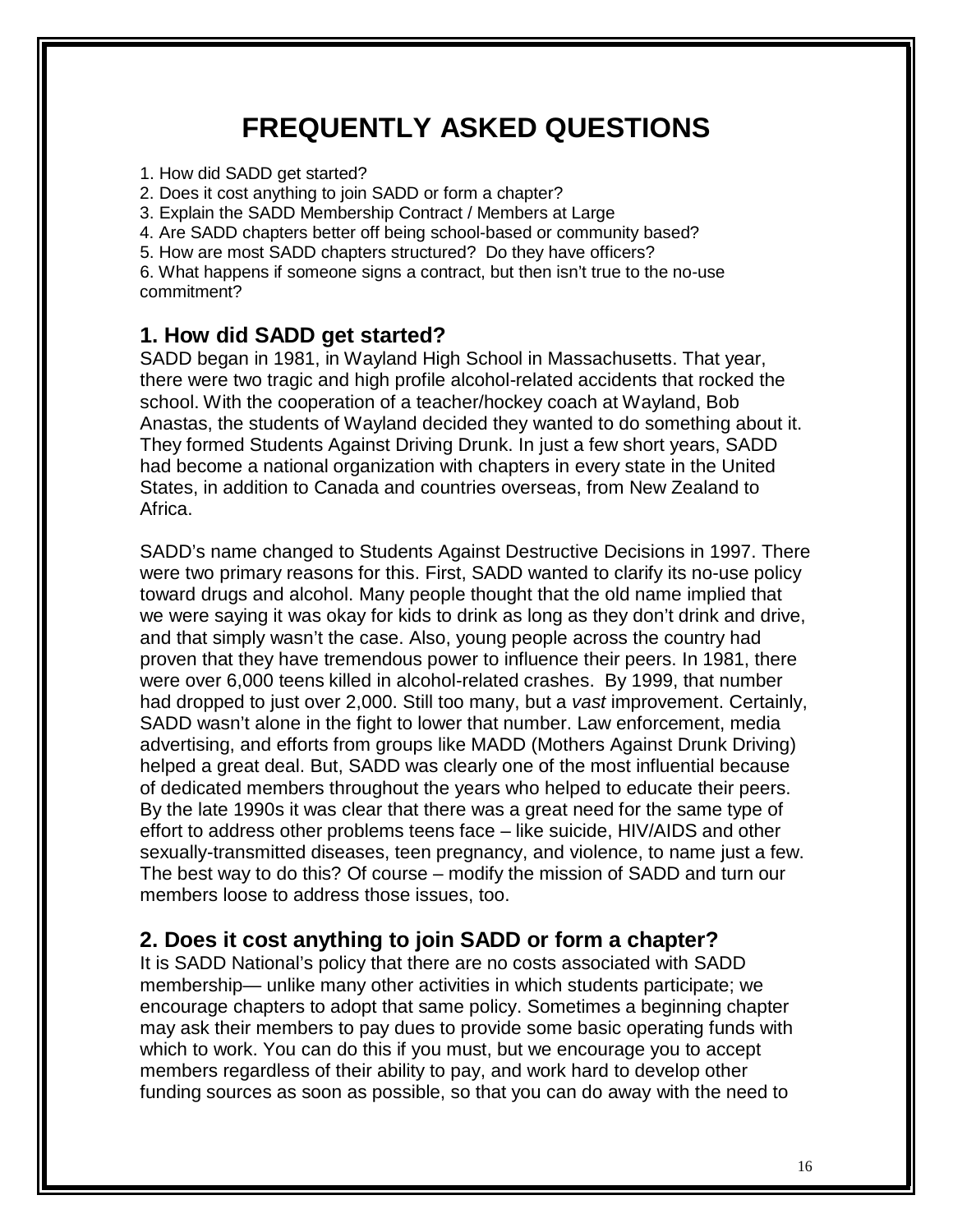charge dues. Usually there are funds out there somewhere that would help your get chapter started, making dues unnecessary. This may be a community or church-based group, funds available through the school, or a donation from businesses or private individuals. (See page 13 for more information on fundraising.)

### **3. Explain the NL SADD Membership Contract/Members at Large**

The NL SADD membership contract is an agreement between students and their peers, underscoring the importance of the two primary sections of the document: First, SADD has a **no-use** policy toward the use of alcohol and other drugs, and it is expected that those signing accept that commitment. Secondly, those signing agree that they will do their best to educate themselves about "destructive decisions" issues, and provide positive support to peers who may be struggling. Please refer to the NL SADD contract on page 25.

It is absolutely crucial that you remind yourself time and again that NL SADD is a very *inclusive* organization, not an *exclusive* one. We are not in the business of creating a group of elite "do-gooders" who look down upon those who don't share our philosophy. NL SADD's student members represent the entire spectrum of backgrounds and talents, as well as past experiences. We want to support and include as many other young people as possible.

A member at large is any individual who has signed an NL SADD contract and agrees to follow and live the lifestyle but does not intend on actively participating in/attending meetings and other events. This opportunity allows NL SADD chapters to increase the number of students who are actively pledging themselves to a no-use lifestyle without dedicating additional commitment and time to the chapter, while increasing the name recognition of your NL SADD chapter within the school. If a chapter chooses to have members at large, a solid policy should be developed that defines a member at large and any rules/restrictions relating to members at large. This policy should be available to all chapter members. The best time to recruit members at large is at the beginning of the school year when your chapter is doing its membership drive.

#### **Sample member at large policy (used at Century High School in Bismarck):**

*Members at large will be persons who sign a SADD contract but do not participate in meetings or events. A member at large can become classified as an active member if they attend a combination of five meetings/awareness activities. A member at large will not be given funding to attend SADD conferences of other events unless they become classified as an active member through the steps stated above; however, they may participate in conferences and fun events at their own expense. A member at large may only attend conferences if they have attended at least two meetings or awareness events. A member at large may list their membership in SADD on any application or form with the stipulation that they classify themselves as member at large.*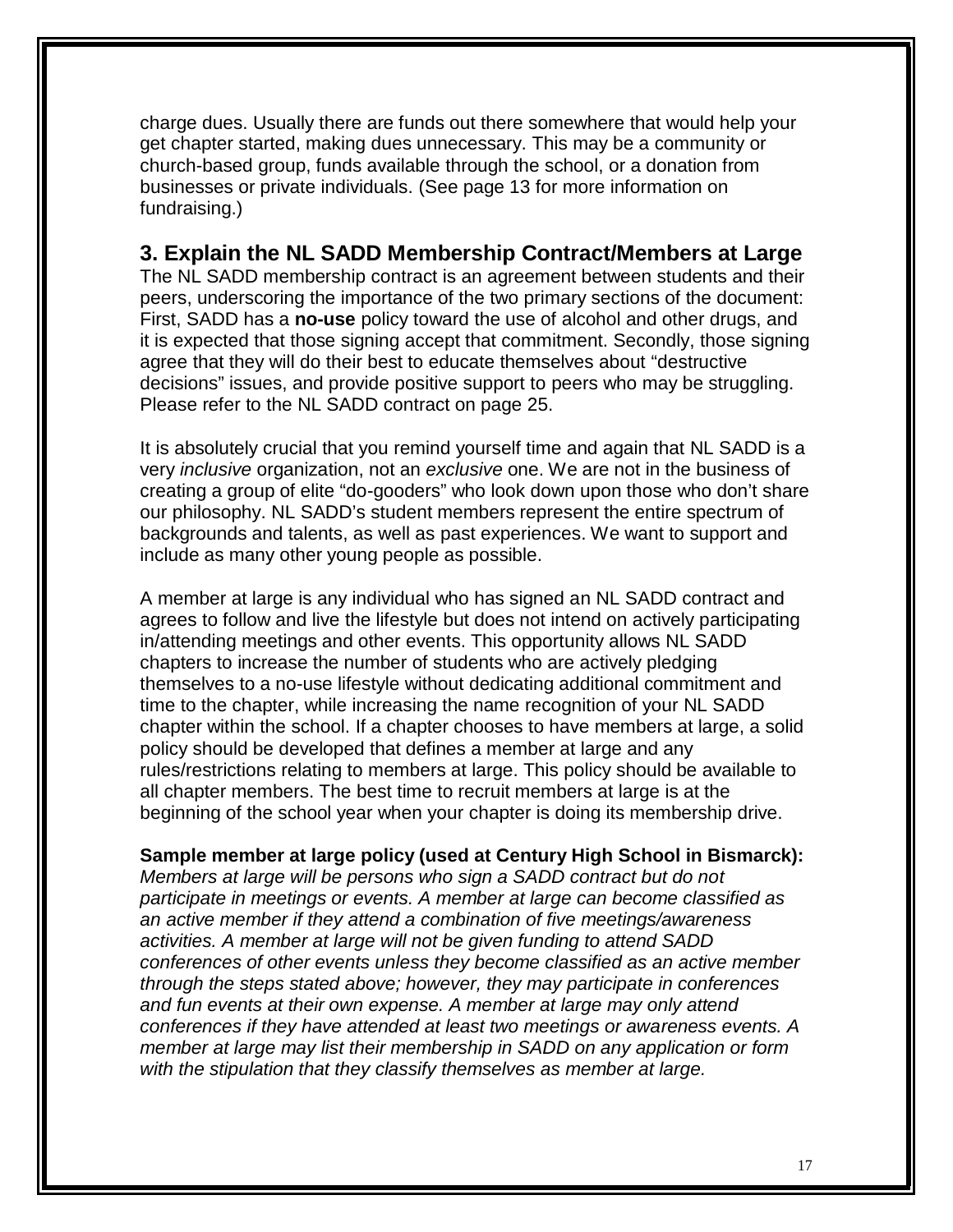*A meeting in the above context shall be constituted by a gathering of two people and a SADD adviser. Students failing any one class shall not be permitted to attend conferences. Final discretion is in the hands of the adviser.*

### **4. How are most SADD chapters structured? Do they have officers?**

Most SADD chapters have a traditional officer structure, with President, Vice President, etc. It is important, though, to try to involve as many students as possible in the decision-making and planning processes, as well as students of varying ages. Many chapters add other offices such as Reporter, Historian, as well as a Class Representative for each grade involved in their chapter.

Some chapters prefer to have a central planning committee or a board, abandoning the more structured format in order to promote equality, and including more people.

Another format you may want to consider is the structure that has a number of Vice Presidents, so that each officer is more equal in stature. You may want to have the Vice Presidents choose a chairperson from among themselves, so that the chapter has an official spokesperson. You may decide to have Vice Presidents in charge of many areas: Finance, Activities, Recruiting, Outreach, etc. One attractive feature of this sort of structure is that each Vice President can be in charge of a committee of volunteers from within the chapter to help in each of the various areas. This format can accomplish two important things you always want to consider: Involving as many chapter members as possible, while seeing that someone takes responsibility for making sure that tasks are completed.

In the end, it all comes down to selecting the format that seems most appropriate for your chapter. It may depend upon the number of members in your chapter, the size of your school, etc. There is no right or wrong way to organize. Find whatever works best for you, but always be open to potential changes that can enhance the effectiveness of your chapter.

### **5. Are SADD chapters better off being school-based or community-based?**

Traditionally, SADD chapters have been school-based. However, many new chapters we have started are community-based. Each school and community is a little bit different. Size of the community can be a definite factor. Schools can vary as to the amount of time and support they are able to give to the organization.

### *Advantages of school-based chapters*:

- Easier access to all of the chapter members, easier to arrange meetings.
- Easier to arrange and carry out awareness projects.
- Likely more stability in advisor leadership, as the school will be certain that someone acts as an advisor.

(Community advisors sometimes tend to "retire" after their own children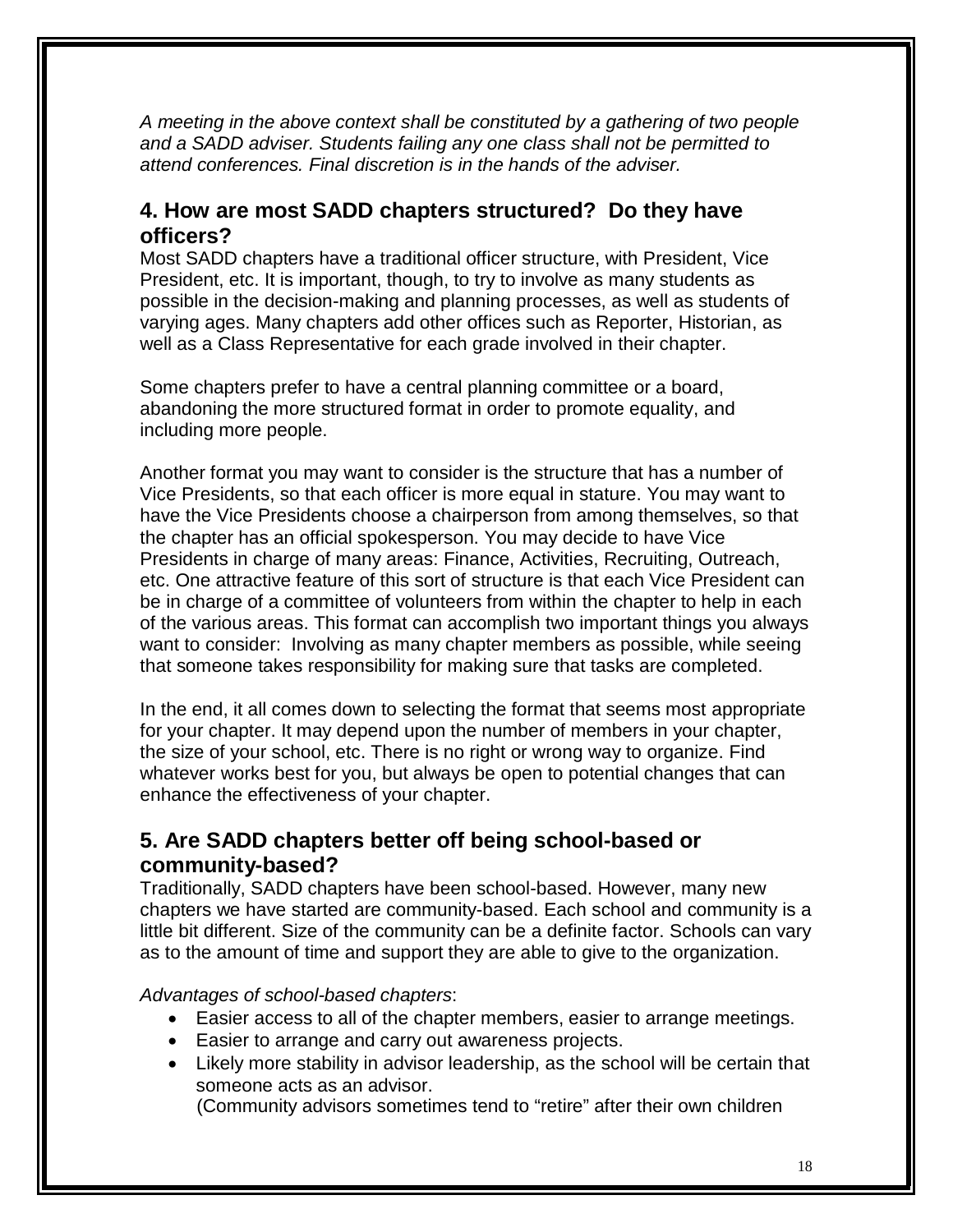graduate, which can hurt continuity.)

*Advantages of community-based chapters*:

- Ability to operate 12 months out of the year.
- Access to expertise on a number of topics from professionals in the community as well as community financial support.
- Greater ability to conduct community-wide awareness projects.
- Government agencies and prevention experts are unanimous in their endorsement of total community anti-drug efforts and coalitions, and the importance of including youth in those efforts. SADD can fit that model perfectly.
- Allows for better inclusion of the important parental component in prevention and facilitates better parent-youth communication.

The ideal solution is probably a combination of both – a community based chapter with an in-school contact person to help with awareness activities. The community advisors take the bulk of the load for overseeing the chapter, but full cooperation and commitment from the school administration and counseling staff is a must.

### **6. What happens if someone signs a contract, but then isn't true to the no-use commitment?**

This doesn't happen often, but it is important to discuss in the event that it does. Before we talk about this, maybe we should probably backtrack a little bit and recall what was said in the section about the Membership Contract. In that section we said it was important to remember that SADD is an *inclusive* group and not an *exclusive* one. Not only is SADD an organization for youth who choose not to involve themselves in destructive behaviors, but for youth who have found themselves engaged in those behaviors in the past, but use SADD as a way to help them to stay "straight" in the future. In short, it doesn't really matter where you've been in the past; all we care about is where you're at today, and the next day, and the next. In other words, we tend to be a very forgiving group.

At the same time, though, your SADD chapter and ultimately the entire organization have an image to uphold in the school and community, and a basic no-use doctrine that is at the very heart of everything we do. You cannot simply ignore violations of the membership commitment. This is probably one of the most serious matters you and your chapter can be faced with, and it is important that you discuss the possibility and formulate a policy right away.

One possible approach is using this policy adopted by many chapters: For regular chapter members, if they are suspended from other school activities for, let's say a six week period of time, they would be considered suspended from SADD chapter activities for that same length of time. After that suspension was over, that person would be invited to sign a new contract and be reinstated as a member in good standing. However, there would be a "three strikes and you're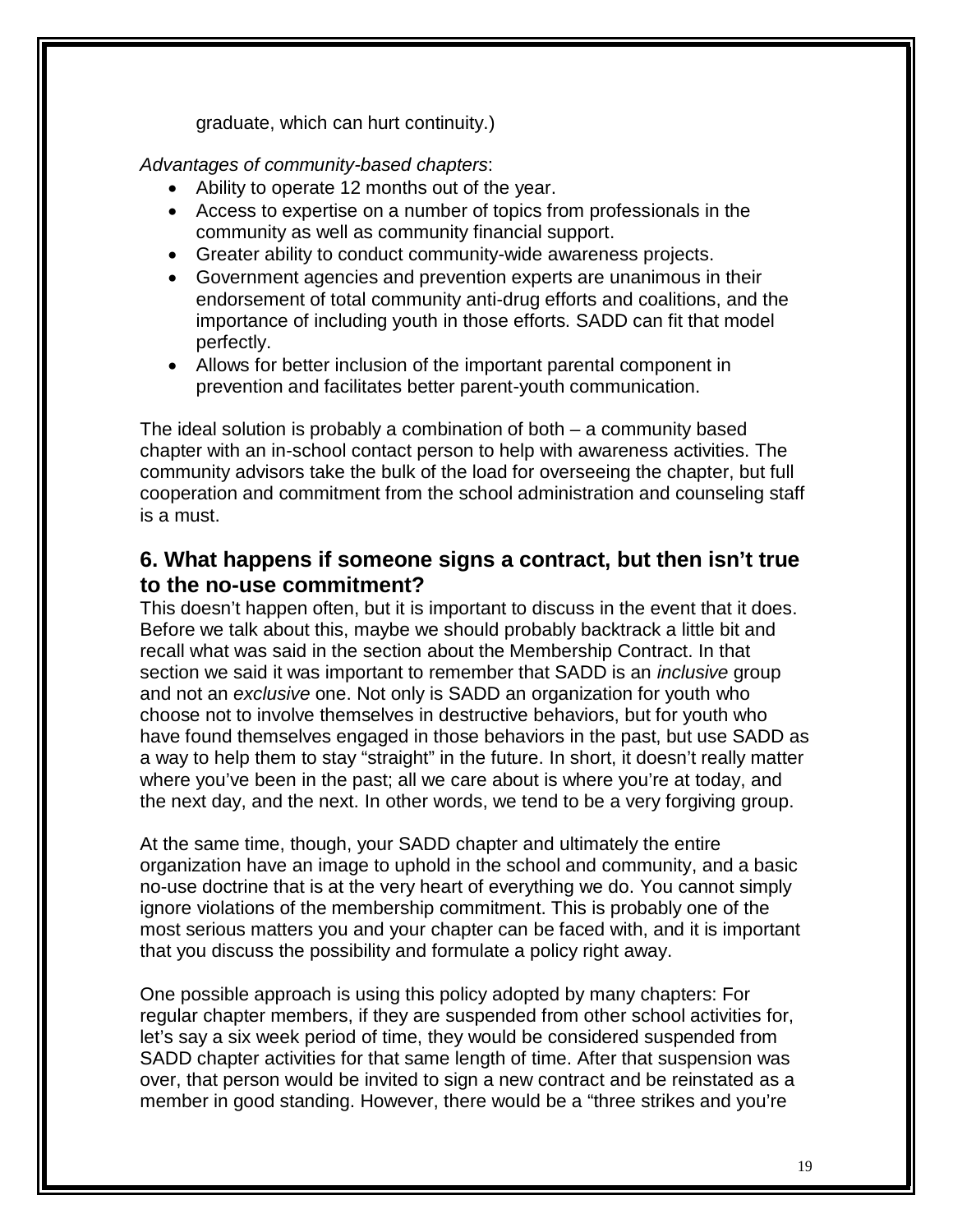out" limitation, realizing that this behavior cannot go on forever. Chapter officers, due to the increased level of trust and responsibility placed on them, have a zerotolerance policy. One violation, and they will be removed from office and never be eligible to serve as an officer again. They are certainly encouraged to be a regular chapter member again; they just wouldn't hold an officer position.

One other important factor to discuss is to decide who will be the "judge" in these matters. Is hearsay evidence from other students sufficient to suspend someone's membership? What if that person denies the involvement? Should law enforcement and school officials be the "judge" unless an infraction is very obvious? These are all important things to discuss and review from time to time.

Finally, be sure that everyone knows the rules up front. Don't wait until something happens before chapter members know what the policy is. Remember that SADD is a great source of positive peer pressure. Let them know that although you realize mistakes happen sometimes, and that if a mistake does occur you would be there to support them, that the chapter would be disappointed and would hope that it never occurs again.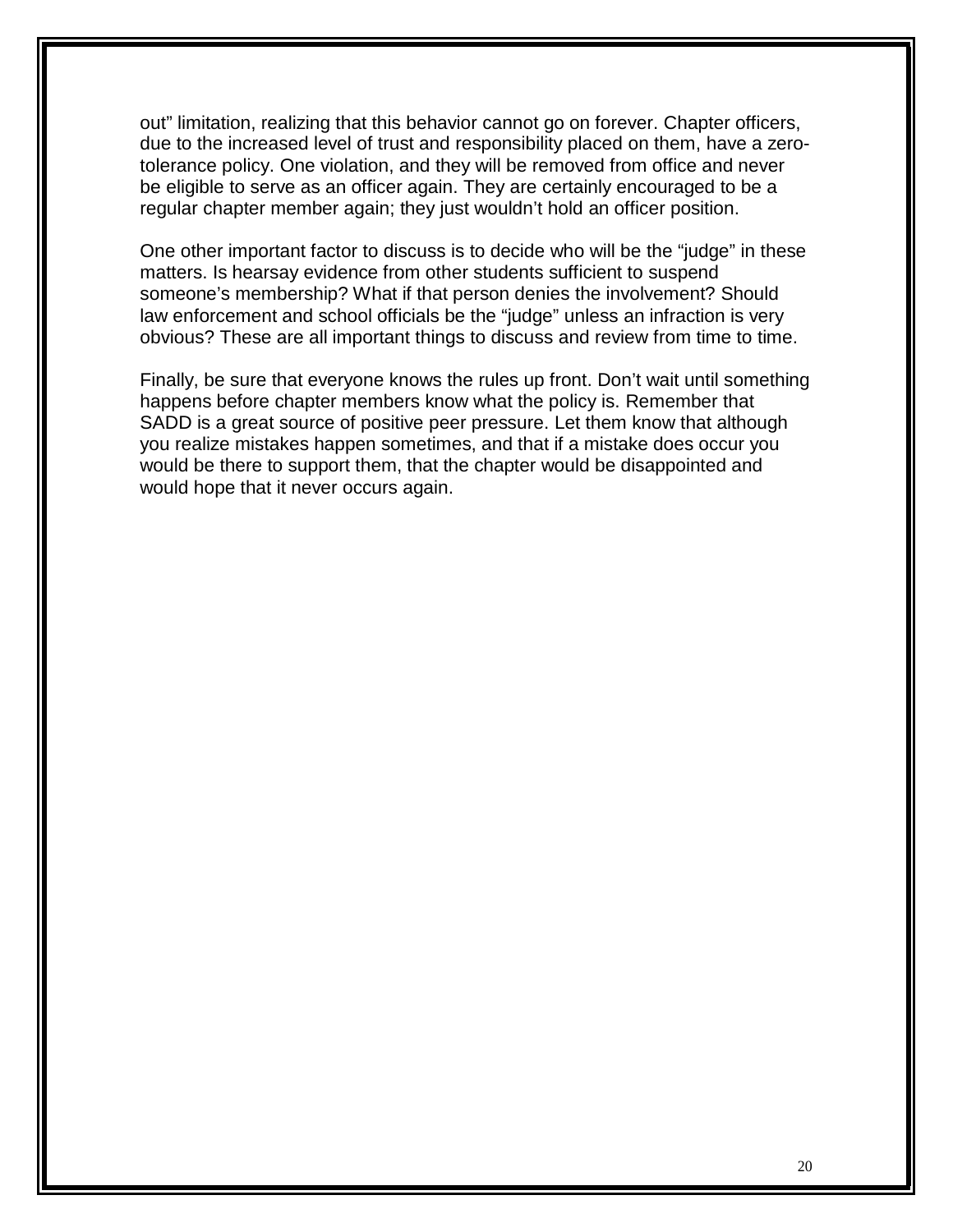## **Suggestions for New SADD Chapters** (And reminders for existing ones)



**Do awareness projects.** Don't forget that your most important function is to protect your friends' lives. Implement the Get REAL program in your school. Hold a mock car crash or Grim Reaper day. Do projects addressing suicide, the effects of alcohol and other drugs, school violence, acceptance of others, and so forth. Be creative.

**Reach out to younger students.** Be a mentor. They will look up to you and you can have a tremendous impact on them. Many chapters regularly have members speak to junior high & elementary students. Use the Reality Check curriculum!

**Use the media.** Let the community and surrounding area know you're there and that you are willing to stand up for your beliefs.

**Commit to going to NL SADD regional and state events.** Nothing can strengthen you and your chapter like getting to know like-minded young people from other towns. Other chapters are also a source of fresh ideas.

**Have fun.** Chapter members should be rewarded with fun outings. It is also a great way of showing would-be members that you know how to have a good time without alcohol and other drugs.

**Conduct fundraisers.** This will help visibility in your community, help you buy materials, bring speakers to your school, and help defray the cost of fun events and attending regional and state conferences.

**Try to involve as many chapter members as possible.** Everyone can make a difference, and they deserve a chance to do so. Ask for volunteers to help with specific projects. Encourage their input.

**Be supportive, but not condemning.** Try to provide support and be a positive role model for your peers. SADD isn't an *exclusive* group, but an *inclusive* one. We want to be there to help them. Be firm in your beliefs, yet forgiving at the same time. You don't have to agree with the decisions of others, but respect them and they will respect you and your decisions.

**Volunteer in your community.** Volunteerism is a great way to give back to people in the community. Not only is your service appreciated, but it feels great.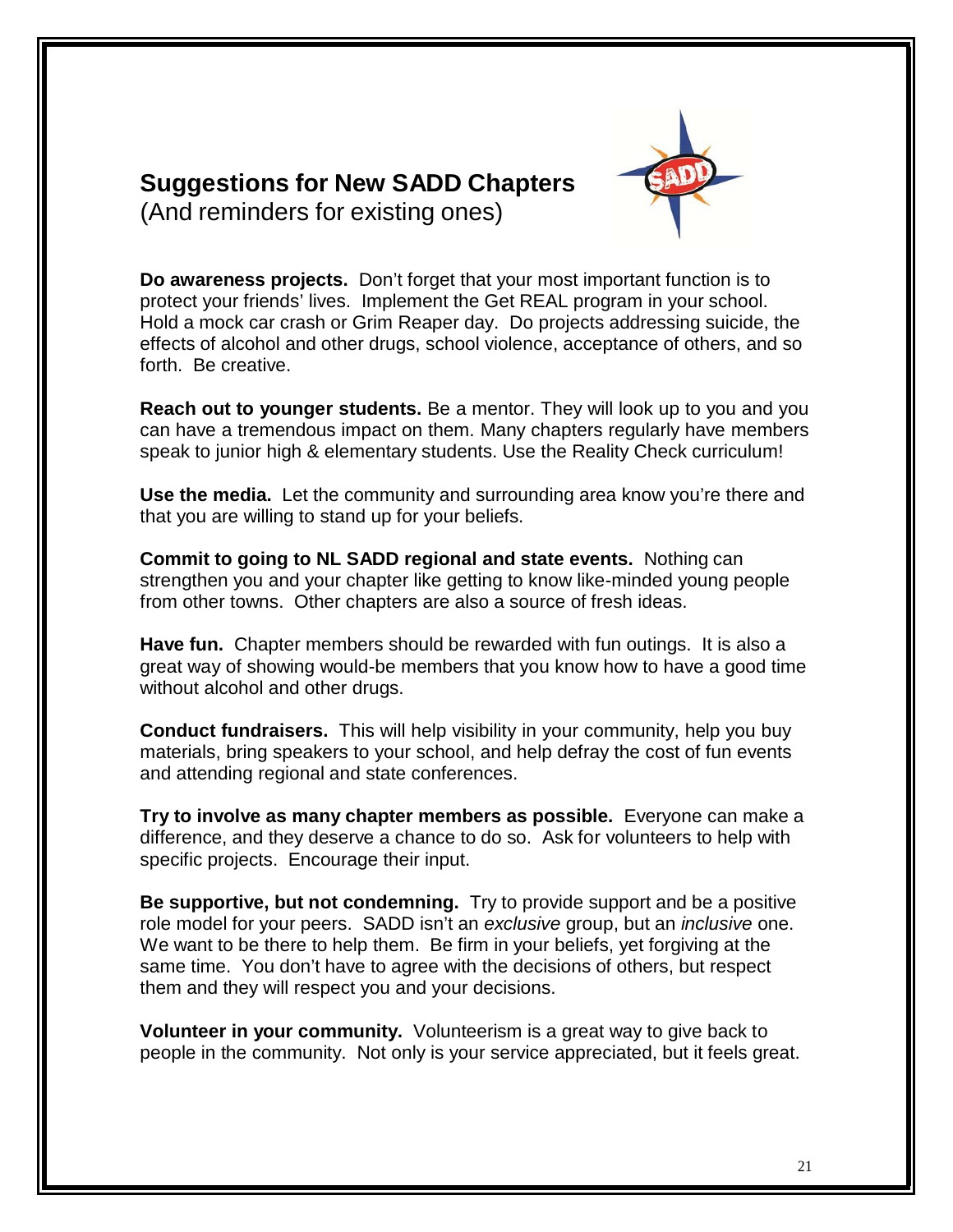## NORTHERN LIGHTS SADD IS ON THE INTERNET!

### **WEBSITE**

- o [www.nlsadd.com](http://www.nlsadd.com/)
- o [www.nlsadd.com/parents](http://www.nlsadd.com/parents)

### **FACEBOOK**

- o Northern Lights SADD<br>o Group: NL SADD Active
- o Group: NL SADD Activity Database<br>
o Cow Moo
- o Cow Moo

### **TWITTER**

o @nlsadd

### **SADD NATIONAL**

o [www.sadd.org](http://www.sadd.org/)

*\*\*\*Remember to register at beginning of each year!\*\*\**

### **EMAIL ADDRESSES**

*Lee Erickson*  [lee@nlsadd.com](mailto:lee@nlsadd.com) Executive Director, SADD Coordinator

> *Email NLYS staff if you have ideas, questions, announcements, and/or have photos to share of chapter activities, events, etc. for newsletters or other publications!*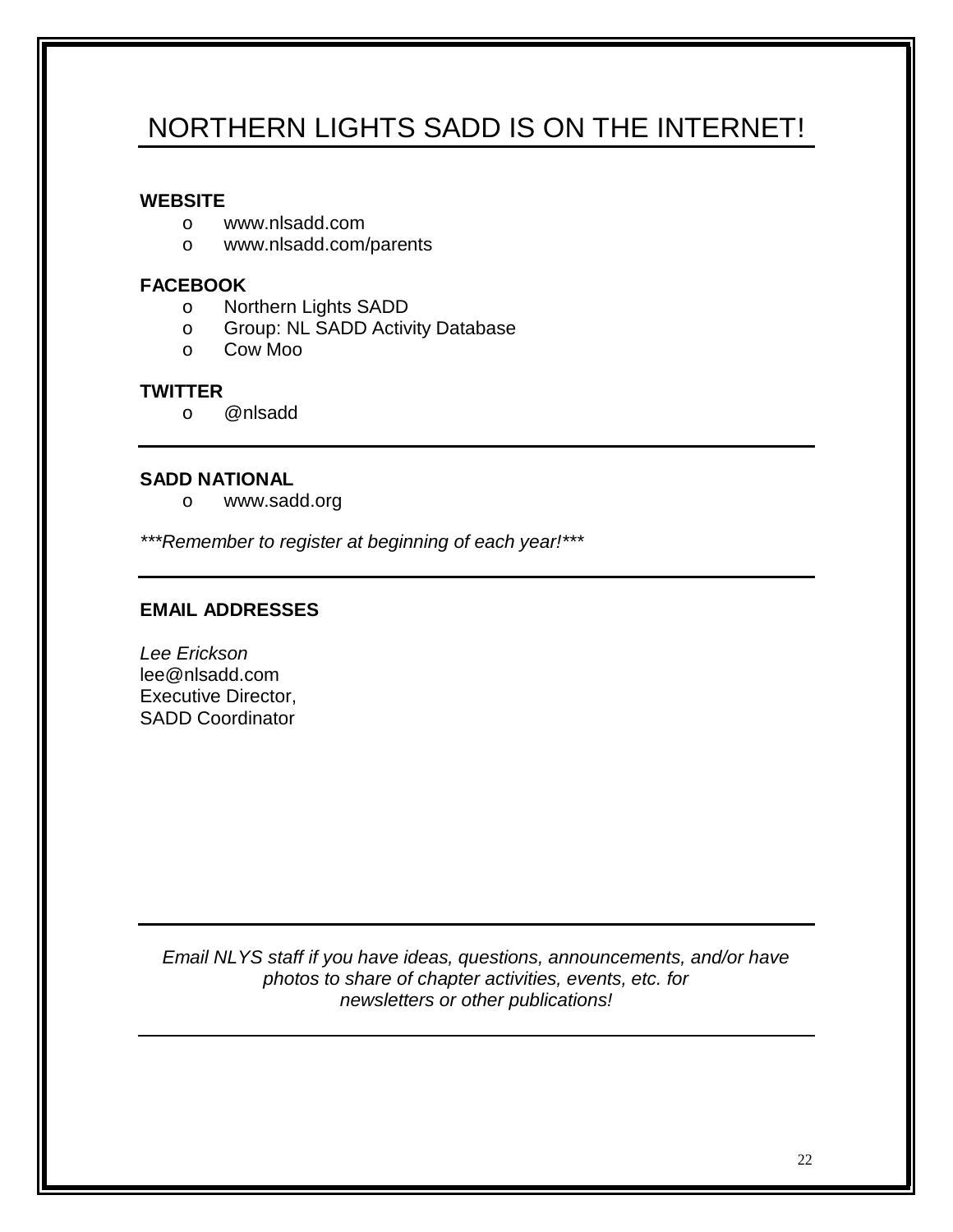## REPORTING TO NATIONAL SADD & NORTHERN LIGHTS SADD

## 1. NATIONAL SADD CHAPTER REGISTRATION

o At the beginning of every school year, chapters need to register with the National SADD office [\(http://www.sadd.org/chapterreg.htm\)](http://www.sadd.org/chapterreg.htm).

## 2. NL SADD ROSTER INFORMATION

o Chapters should use the Roster Information document (page 27) to record member information and track meeting/event attendance, etc.

## 3. STAR RATING SYSTEM

o Northern Lights SADD uses a Star Rating system to identify strengths and weaknesses of each chapter within the region. (Please see more information on page 32.) This system runs on a calendar year, January-December. Chapters should keep an ongoing record of meetings, activities, and events (pages 33- 34). A survey will be available each January to submit the previous year's activities and information. Current chapter star rating information will be made available annually at the NL SADD conference.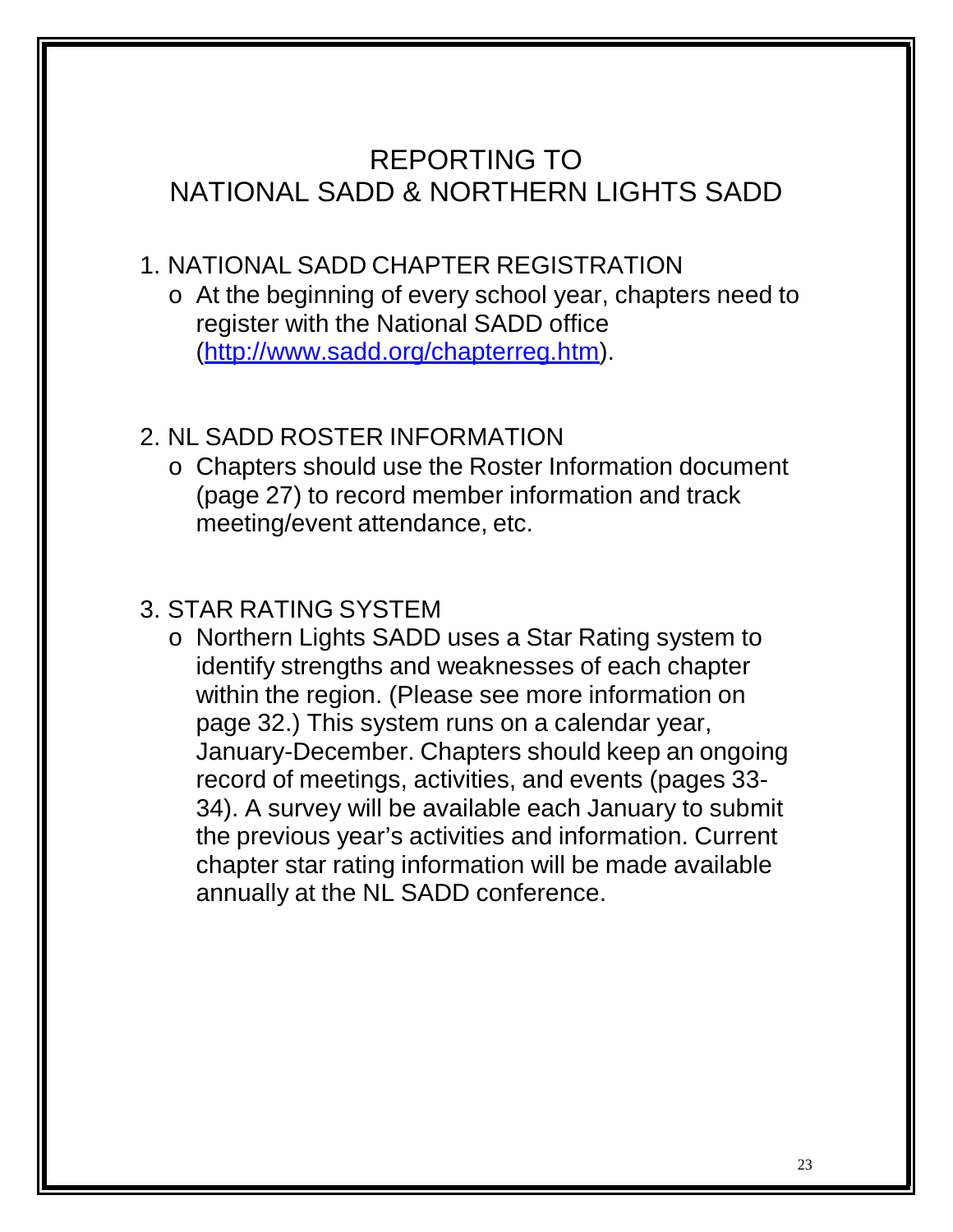## Part Two



## Important Forms & Documents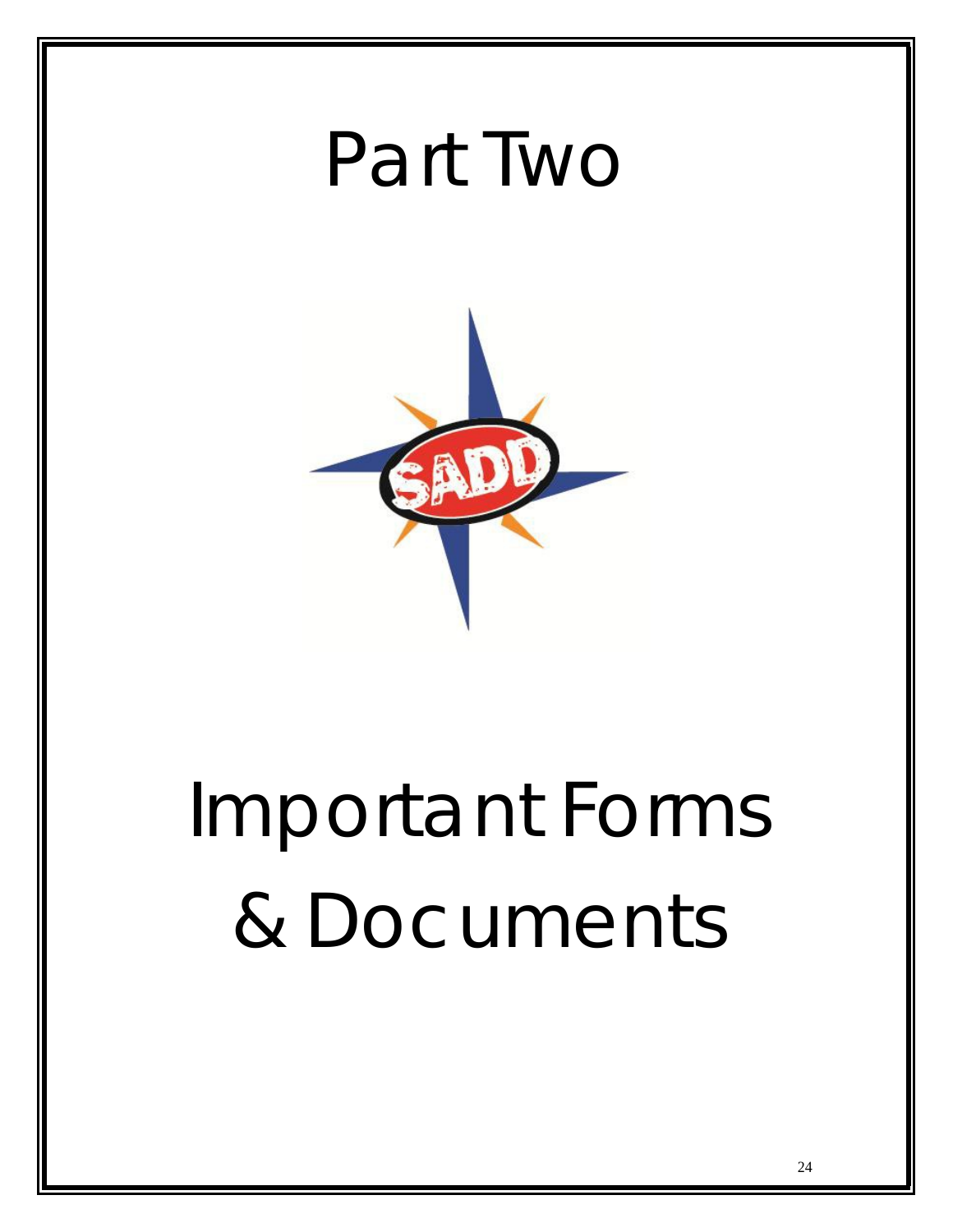## **Membership Contract**

An agreement between peers

## Northern Lights SADD Students Against Destructive Decisions

I realize that we are faced with potentially destructive decisions every day. Not only do our choices affect our own lives, but the safety, overall well-being, and very lives of those around us as well.

By signing below, I pledge to my friends and myself that I will be a dedicated member of Students Against Destructive Decisions (SADD). I realize that SADD has a no-use policy toward alcohol and drug use, which is in my best interest and that of the chapter as a whole. I accept that commitment.

To the very best of my ability, I will educate myself and take a stand against alcohol, tobacco, and other drug use, drinking and driving and other dangerous driving habits, violent behavior, negative attitudes toward others, and other destructive decisions as they appear. At the same time, I promise to be understanding and supportive of those who struggle with these issues, and provide the best possible means of positive peer influence.

| Signature of Student: Signature of Student:                                                                    | Date: the contract of the contract of the contract of the contract of the contract of the contract of the contract of the contract of the contract of the contract of the contract of the contract of the contract of the cont |  |  |
|----------------------------------------------------------------------------------------------------------------|--------------------------------------------------------------------------------------------------------------------------------------------------------------------------------------------------------------------------------|--|--|
| Mailing address: Mailing and The Mailing and The Mailing and The Mailing and The Mailing and The Mailing and T | Email address: <u>contract and a series</u><br>Grade: <u>_________________________</u>                                                                                                                                         |  |  |
| Parent/Caring Adult Signature (Optional): 2008 2012 2023                                                       | Date: the contract of the contract of the contract of the contract of the contract of the contract of the contract of the contract of the contract of the contract of the contract of the contract of the contract of the cont |  |  |
| Signature of SADD Officer:<br><u>Signature</u> of SADD Officer:                                                | Date:                                                                                                                                                                                                                          |  |  |

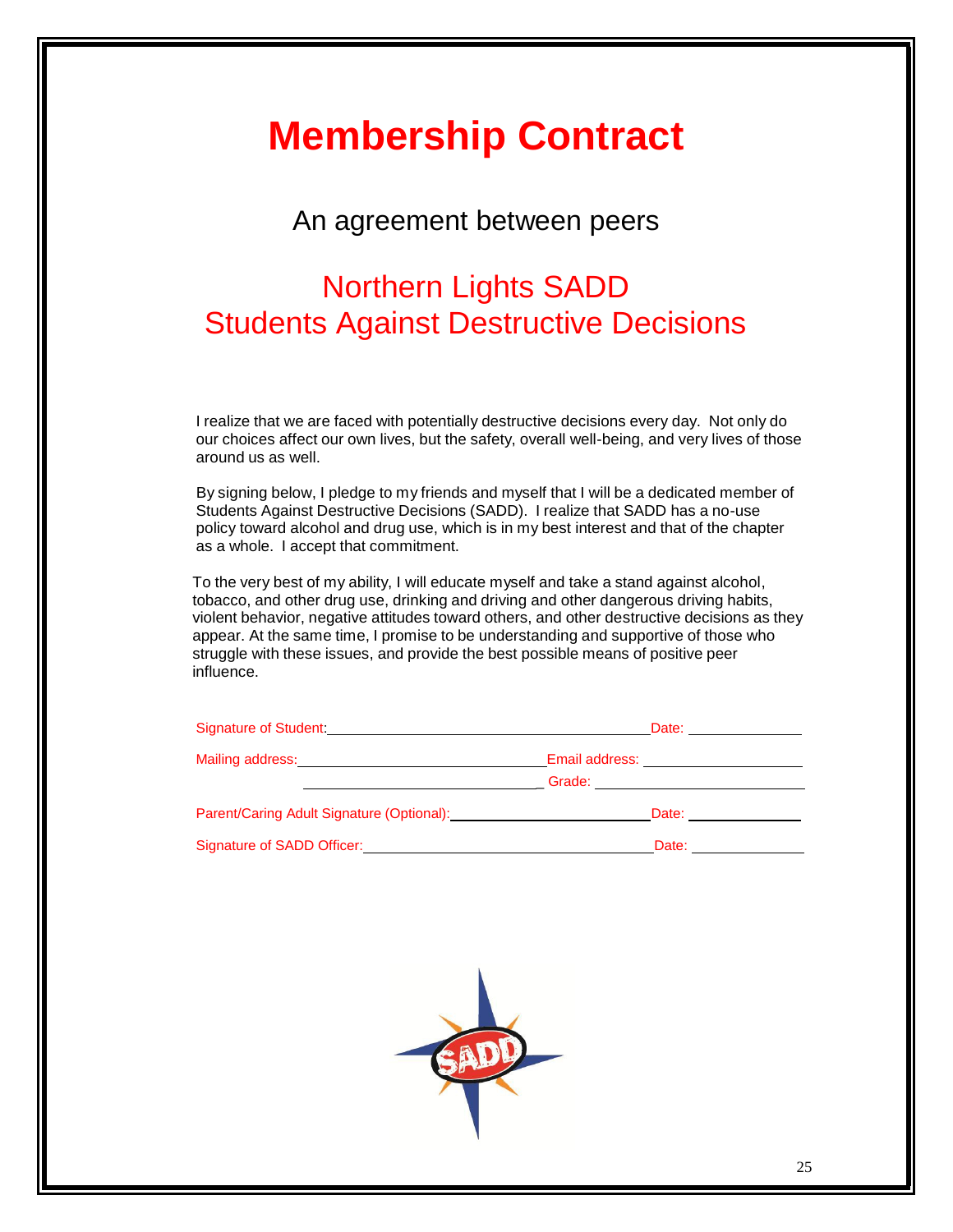## **Northern Lights SADD OFFICER APPLICATION**

| <b>NAME:</b>  | <b>GRADE:</b> |  |
|---------------|---------------|--|
| <b>EMAIL:</b> |               |  |

**What does SADD mean to you?**

**Why do you feel you can contribute by being a SADD officer?**

**What qualities do you have that would make you stand out as an officer?**

**What specific ideas do you have for the chapter to accomplish this year?**

**Would you consider being the chapter Chairperson/President? Yes No**

REMEMBER: Being a SADD officer means making a serious commitment to the chapter. It's fun, but along with it comes responsibilities. Officers are expected to attend meetings and to strictly uphold the no-use policy. Failing to meet these expectations may result in the loss of the position.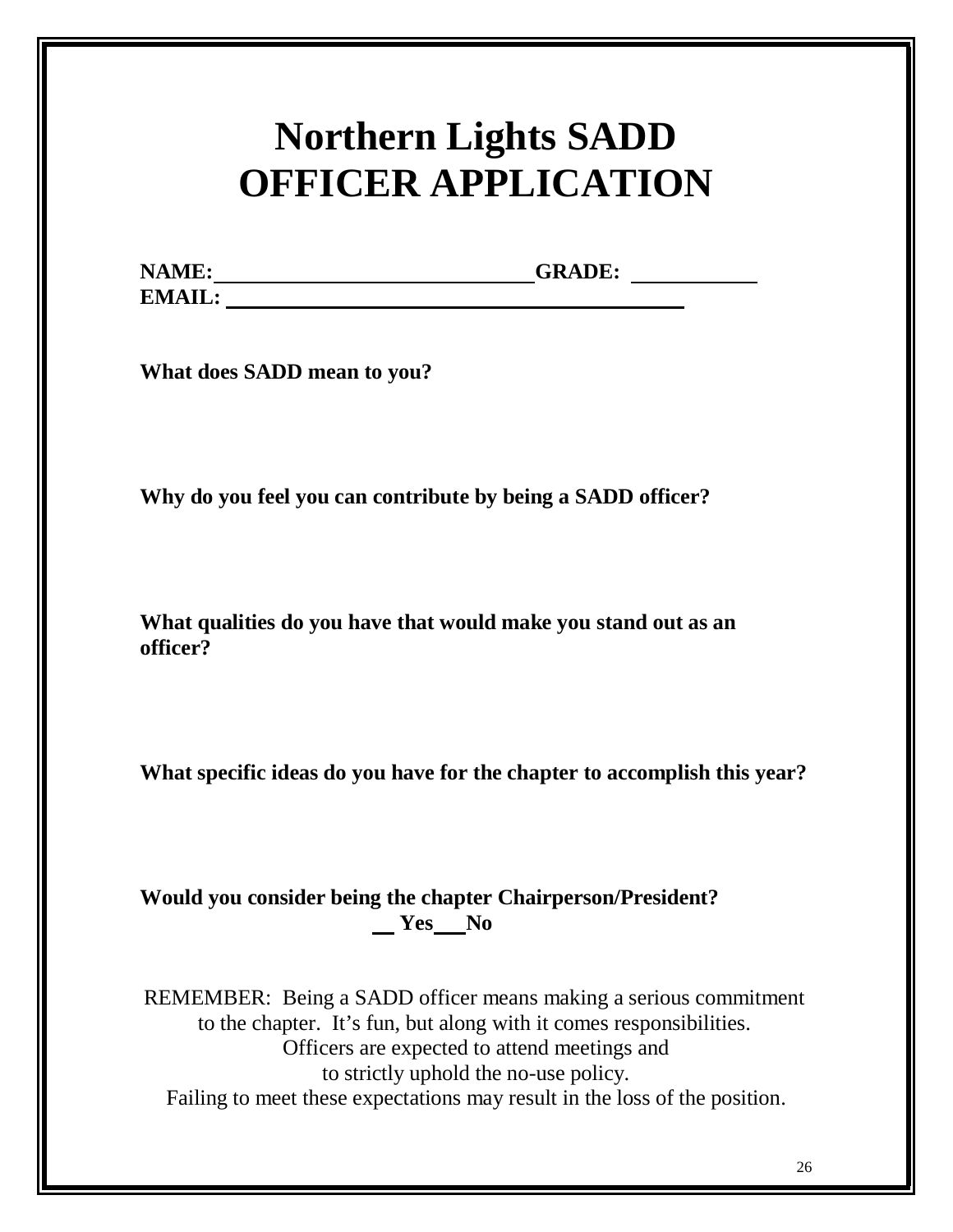#### **Northern Lights SADD CHAPTER ROSTER School/Community: Year:**

**Advisor:** 



|                     | Gender |           |         | Grade |             |    |                      |                     |
|---------------------|--------|-----------|---------|-------|-------------|----|----------------------|---------------------|
| <b>Student Name</b> |        | <b>MF</b> | $7   8$ |       | 9   10   11 | 12 | <b>Email Address</b> | <b>Home Address</b> |
| $\overline{1}$ .    |        |           |         |       |             |    |                      |                     |
| $\overline{2}$ .    |        |           |         |       |             |    |                      |                     |
| $\overline{3}$ .    |        |           |         |       |             |    |                      |                     |
| 4.                  |        |           |         |       |             |    |                      |                     |
| $\overline{5}$ .    |        |           |         |       |             |    |                      |                     |
| 6.                  |        |           |         |       |             |    |                      |                     |
| $\overline{7}$ .    |        |           |         |       |             |    |                      |                     |
| 8.                  |        |           |         |       |             |    |                      |                     |
| 9.                  |        |           |         |       |             |    |                      |                     |
| 10.                 |        |           |         |       |             |    |                      |                     |
| 11.                 |        |           |         |       |             |    |                      |                     |
| 12.                 |        |           |         |       |             |    |                      |                     |
| 13.                 |        |           |         |       |             |    |                      |                     |
| 14.                 |        |           |         |       |             |    |                      |                     |
| 15.                 |        |           |         |       |             |    |                      |                     |
| 16.                 |        |           |         |       |             |    |                      |                     |
| 17.                 |        |           |         |       |             |    |                      |                     |
| 18.                 |        |           |         |       |             |    |                      |                     |
| 19.                 |        |           |         |       |             |    |                      |                     |
| 20.                 |        |           |         |       |             |    |                      |                     |
|                     |        |           |         |       |             |    |                      |                     |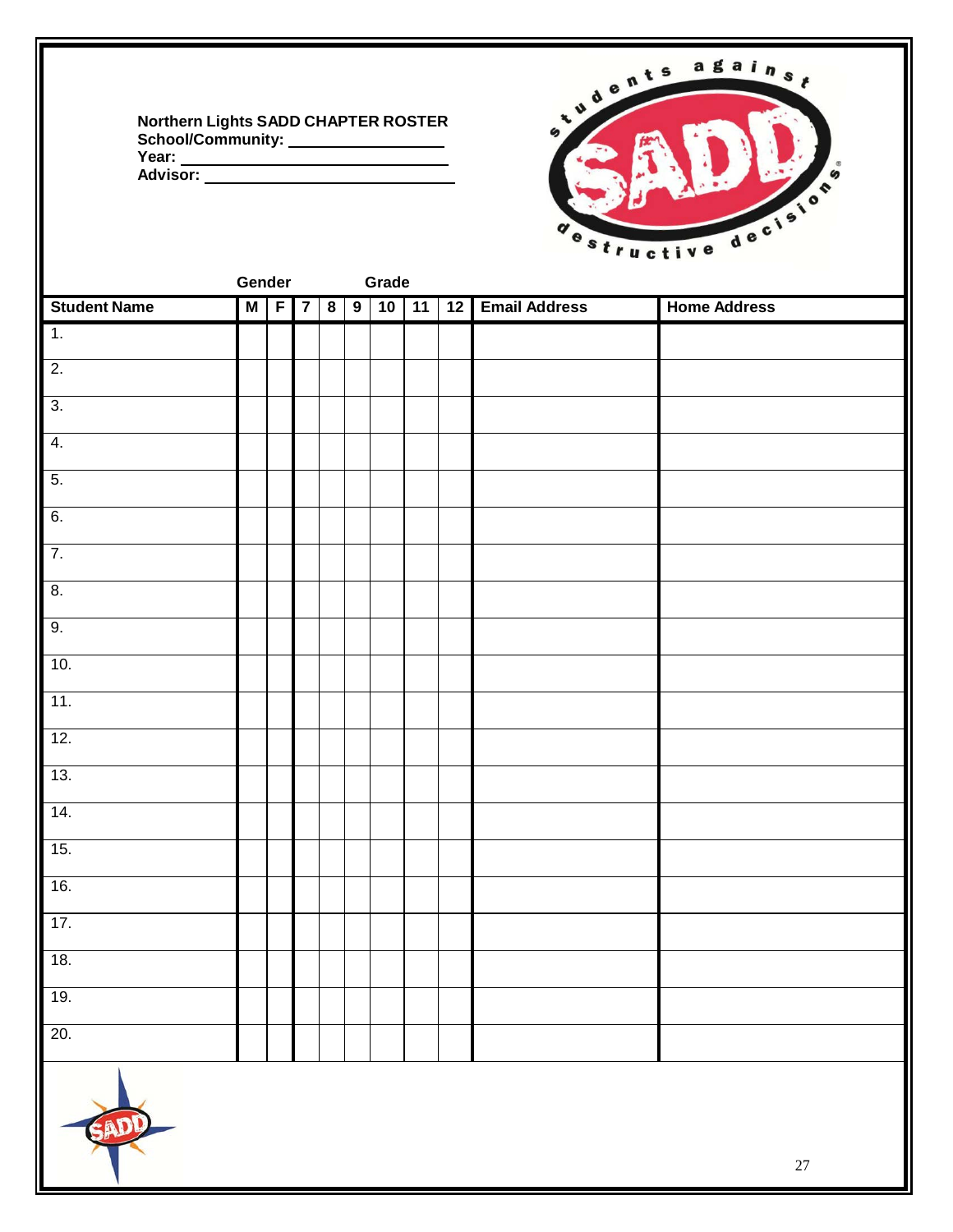

## **YEARLY PLANNING FORM**

**One star:** 1 project/semester (traffic safety) **Two stars:** 3 projects/year (2 awareness) **Three stars:** 5 projects/year (3 awareness) **Four stars:** 7 projects/year (3 awareness) **Five stars:** 1 project/month (4 awareness)



*\*see Chapter Standards for more Star Rating information*

| Project 1: □ Awareness<br>$\Box$ Other | Project 2: □ Awareness<br>$\Box$ Other |
|----------------------------------------|----------------------------------------|
| Issue:                                 | Issue:                                 |
| When:                                  | When:                                  |
| Project                                | Project                                |
| $\ddot{\phantom{a}}$                   | t                                      |
|                                        |                                        |
|                                        |                                        |
|                                        |                                        |
| How to involve community:              |                                        |
|                                        | How to involve community:              |
| <b>Goal/Purpose of Project:</b>        | Goal/Purpose of Project:               |
|                                        |                                        |
| Project 3: □ Awareness<br>$\Box$ Other | Project 4: □ Awareness<br>□Other       |
| Issue:                                 | Issue:                                 |
| When:                                  | When:                                  |
| Project                                | Project                                |
| $\ddot{\phantom{a}}$                   | $\vdots$                               |
|                                        |                                        |
|                                        |                                        |
|                                        |                                        |
|                                        |                                        |
| How to involve community:              | How to involve community:              |
| <b>Goal/Purpose of Project:</b>        | Goal/Purpose of Project:               |
|                                        |                                        |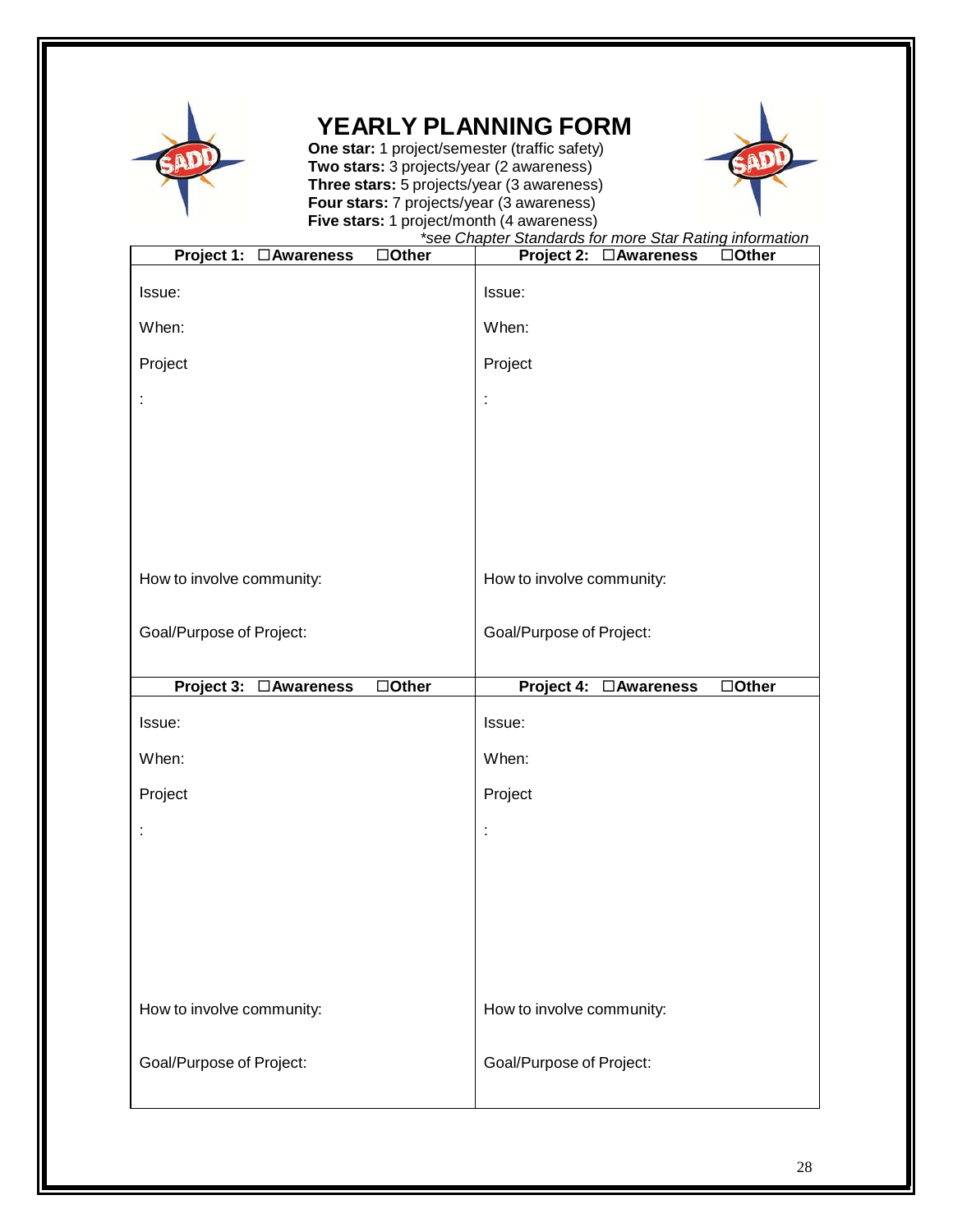

## **YEARLY PLANNING FORM**

**One star:** 1 project/semester (traffic safety) **Two stars:** 3 projects/year (2 awareness) **Three stars:** 5 projects/year (3 awareness) **Four stars:** 7 projects/year (3 awareness) **Five stars:** 1 project/month (4 awareness)



*\*see Chapter Standards for more Star Rating information*

| Project 5: □ Awareness<br>$\Box$ Other | Project 6: □ Awareness<br>$\Box$ Other |
|----------------------------------------|----------------------------------------|
| Issue:                                 | Issue:                                 |
| When:                                  | When:                                  |
| Project                                | Project                                |
| t                                      | $\ddot{\phantom{a}}$                   |
|                                        |                                        |
|                                        |                                        |
|                                        |                                        |
|                                        |                                        |
| How to involve community:              | How to involve community:              |
| <b>Goal/Purpose of Project:</b>        | Goal/Purpose of Project:               |
|                                        |                                        |
| Project 7: □ Awareness<br>$\Box$ Other | Project 8: □ Awareness<br>$\Box$ Other |
| Issue:                                 | Issue:                                 |
| When:                                  | When:                                  |
| Project                                | Project                                |
| $\ddot{\phantom{a}}$                   | $\vdots$                               |
|                                        |                                        |
|                                        |                                        |
|                                        |                                        |
|                                        |                                        |
| How to involve community:              | How to involve community:              |
| <b>Goal/Purpose of Project:</b>        | Goal/Purpose of Project:               |
|                                        |                                        |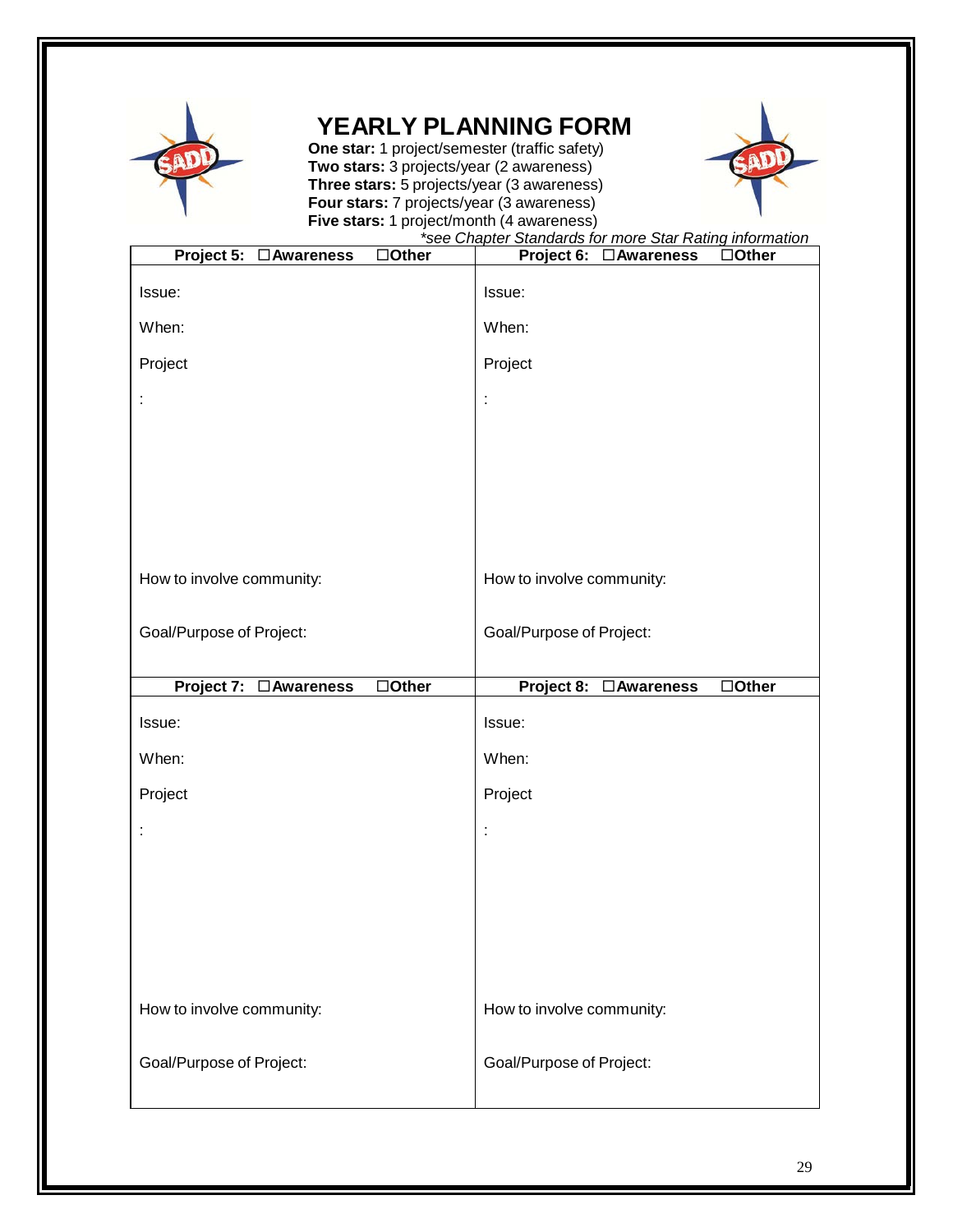|                  | <b>AWARENESS CAMPAIGN &amp; EVENT CALENDAR</b><br>(Note: any dates listed are always the dates on which those events take place) |  |  |  |  |  |  |  |
|------------------|----------------------------------------------------------------------------------------------------------------------------------|--|--|--|--|--|--|--|
| <b>SEPTEMBER</b> | <b>World Suicide Prevention Day (Sept 10)</b>                                                                                    |  |  |  |  |  |  |  |
|                  | Patriot Day (Sept 11)                                                                                                            |  |  |  |  |  |  |  |
|                  | International Day of Peace (Sept 21)                                                                                             |  |  |  |  |  |  |  |
|                  | Family Day (Sept 26)                                                                                                             |  |  |  |  |  |  |  |
|                  | National Seat Check Saturday & Child Passenger Safety                                                                            |  |  |  |  |  |  |  |
|                  | Week (mid/late Sept)                                                                                                             |  |  |  |  |  |  |  |
|                  | <b>SADD Signup / Membership Drive Month</b>                                                                                      |  |  |  |  |  |  |  |
|                  | (See page 23 regarding annual chapter registration)                                                                              |  |  |  |  |  |  |  |
|                  | National Alcohol and Drug Addiction Recovery Month                                                                               |  |  |  |  |  |  |  |
|                  | <b>National Preparedness Month</b>                                                                                               |  |  |  |  |  |  |  |
| <b>OCTOBER</b>   | <b>World Mental Health Day (Oct 10)</b>                                                                                          |  |  |  |  |  |  |  |
|                  | World Food Day (Oct 16)                                                                                                          |  |  |  |  |  |  |  |
|                  | Mental Illness Awareness Week (first full week)                                                                                  |  |  |  |  |  |  |  |
|                  | National Red Ribbon Campaign (last full week)                                                                                    |  |  |  |  |  |  |  |
|                  | <b>Domestic (Dating) Violence Awareness Month</b>                                                                                |  |  |  |  |  |  |  |
|                  | <b>National Cyber Security Awareness Month</b>                                                                                   |  |  |  |  |  |  |  |
|                  | <b>National Bullying Prevention Month</b>                                                                                        |  |  |  |  |  |  |  |
| <b>NOVEMBER</b>  |                                                                                                                                  |  |  |  |  |  |  |  |
|                  | <b>Great American Smokeout (third Thursday)</b>                                                                                  |  |  |  |  |  |  |  |
|                  | <b>NIDA National Drug Facts Week (first week)</b><br><b>Drowsy Driving Prevention Week (early Nov)</b>                           |  |  |  |  |  |  |  |
|                  | <b>Wipe Out Smoking Month</b>                                                                                                    |  |  |  |  |  |  |  |
|                  | National Homeless Youth Awareness Month                                                                                          |  |  |  |  |  |  |  |
|                  |                                                                                                                                  |  |  |  |  |  |  |  |
| <b>DECEMBER</b>  | World AIDS Day (Dec 1)                                                                                                           |  |  |  |  |  |  |  |
|                  | Lights on for Life (third Friday)                                                                                                |  |  |  |  |  |  |  |
|                  | <b>National Drunk &amp; Drugged Driving (3D) Prevention Month</b>                                                                |  |  |  |  |  |  |  |
|                  | <b>HIV/AIDS Awareness Month</b>                                                                                                  |  |  |  |  |  |  |  |
| <b>JANUARY</b>   | <b>National Blood Donor Month</b>                                                                                                |  |  |  |  |  |  |  |
|                  | <b>Elementary School Month</b>                                                                                                   |  |  |  |  |  |  |  |
|                  | <b>MLK Day Of Service</b>                                                                                                        |  |  |  |  |  |  |  |
| <b>FEBRUARY</b>  | <b>Change Your Password Day (Feb 1)</b>                                                                                          |  |  |  |  |  |  |  |
|                  | Give Kids A Smile Day (first Friday)                                                                                             |  |  |  |  |  |  |  |
|                  | <b>National Teen Dating Violence &amp; Prevention Week</b>                                                                       |  |  |  |  |  |  |  |
|                  | (second week in Feb)                                                                                                             |  |  |  |  |  |  |  |
|                  | National Eating Disorders Week (last week)                                                                                       |  |  |  |  |  |  |  |
|                  | <b>Friends For Life Campaign</b>                                                                                                 |  |  |  |  |  |  |  |
|                  | <b>Big Bowl Vote</b>                                                                                                             |  |  |  |  |  |  |  |
| <b>MARCH</b>     | <b>National Reading Day (March 2)</b>                                                                                            |  |  |  |  |  |  |  |
|                  | National Sleep Awareness Week (first week)                                                                                       |  |  |  |  |  |  |  |
|                  | National Youth Violence Prevention Week (third week)                                                                             |  |  |  |  |  |  |  |
|                  | <b>Middle School Month</b>                                                                                                       |  |  |  |  |  |  |  |
|                  | <b>Spread The Word To End The Word</b>                                                                                           |  |  |  |  |  |  |  |
|                  | Kick Butts Day / Inhalants & Poisons Awareness Week                                                                              |  |  |  |  |  |  |  |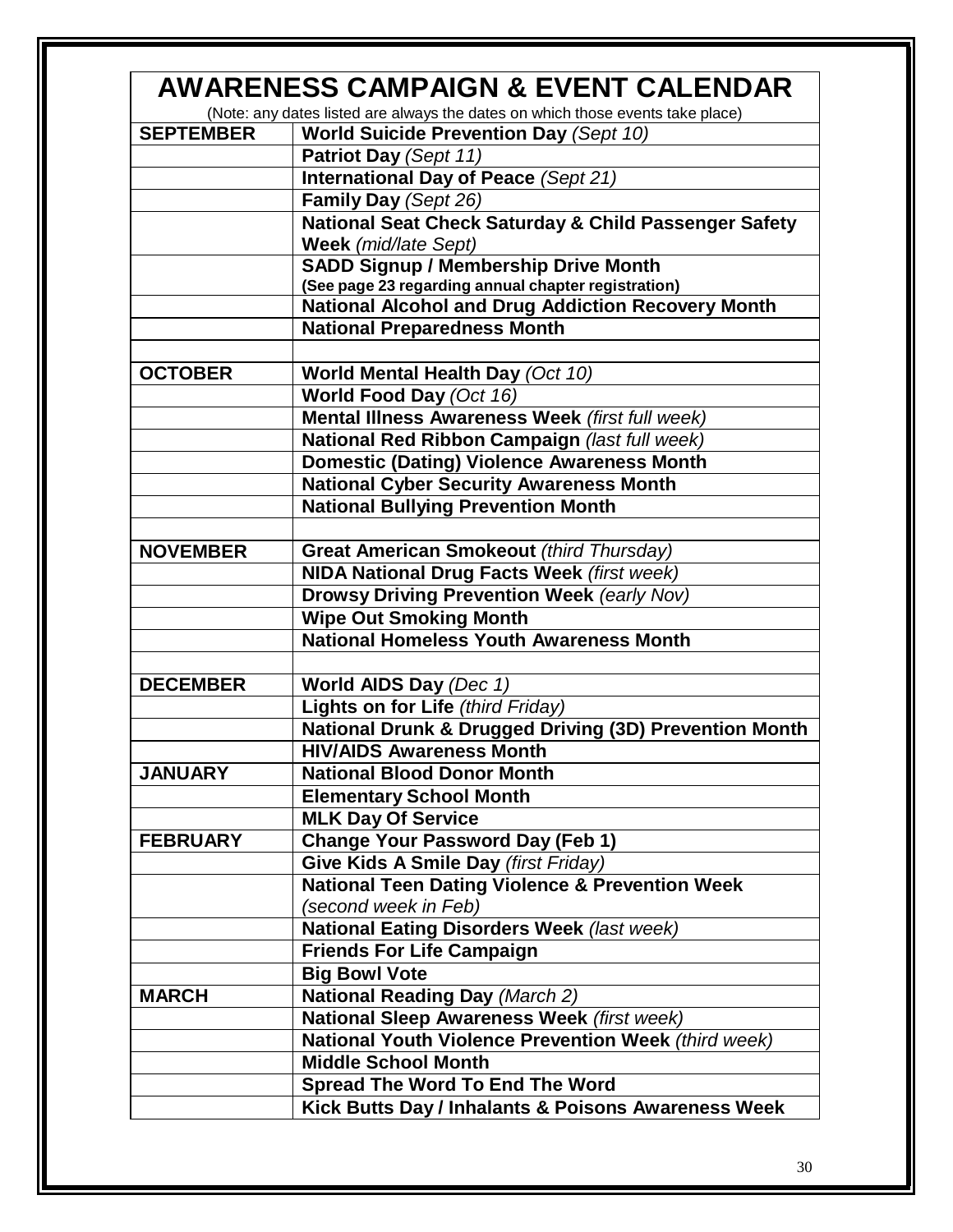| <b>APRIL</b><br>Earth Day (April 22)<br><b>Global Youth Service Day (third weekend)</b><br><b>National Youth Violence Prevention Week</b><br><b>National Public Health Week</b><br><b>Alcohol Awareness Month</b><br><b>National STD Awareness Month</b><br><b>Sexual Assault Awareness Month</b><br><b>National Poetry Month</b><br><b>Safe Prom and Graduation Campaigns</b><br>National Day to Prevent Teen Pregnancy (early May)<br><b>MAY</b><br>World No Tobacco Day (May 31)<br><b>Bike Week</b> (second week)<br><b>Buckle Up America Week (late May)</b><br><b>National Suicide Awareness Week</b><br><b>Click It or Ticket Campaign</b> |
|---------------------------------------------------------------------------------------------------------------------------------------------------------------------------------------------------------------------------------------------------------------------------------------------------------------------------------------------------------------------------------------------------------------------------------------------------------------------------------------------------------------------------------------------------------------------------------------------------------------------------------------------------|
|                                                                                                                                                                                                                                                                                                                                                                                                                                                                                                                                                                                                                                                   |
|                                                                                                                                                                                                                                                                                                                                                                                                                                                                                                                                                                                                                                                   |
|                                                                                                                                                                                                                                                                                                                                                                                                                                                                                                                                                                                                                                                   |
|                                                                                                                                                                                                                                                                                                                                                                                                                                                                                                                                                                                                                                                   |
|                                                                                                                                                                                                                                                                                                                                                                                                                                                                                                                                                                                                                                                   |
|                                                                                                                                                                                                                                                                                                                                                                                                                                                                                                                                                                                                                                                   |
|                                                                                                                                                                                                                                                                                                                                                                                                                                                                                                                                                                                                                                                   |
|                                                                                                                                                                                                                                                                                                                                                                                                                                                                                                                                                                                                                                                   |
|                                                                                                                                                                                                                                                                                                                                                                                                                                                                                                                                                                                                                                                   |
|                                                                                                                                                                                                                                                                                                                                                                                                                                                                                                                                                                                                                                                   |
|                                                                                                                                                                                                                                                                                                                                                                                                                                                                                                                                                                                                                                                   |
|                                                                                                                                                                                                                                                                                                                                                                                                                                                                                                                                                                                                                                                   |
|                                                                                                                                                                                                                                                                                                                                                                                                                                                                                                                                                                                                                                                   |
|                                                                                                                                                                                                                                                                                                                                                                                                                                                                                                                                                                                                                                                   |
|                                                                                                                                                                                                                                                                                                                                                                                                                                                                                                                                                                                                                                                   |
| <b>Safe Prom and Graduation</b>                                                                                                                                                                                                                                                                                                                                                                                                                                                                                                                                                                                                                   |
| <b>National Mental Health Month</b>                                                                                                                                                                                                                                                                                                                                                                                                                                                                                                                                                                                                               |
| <b>Global Youth Traffic Safety Month</b>                                                                                                                                                                                                                                                                                                                                                                                                                                                                                                                                                                                                          |
| <b>Melanoma/Skin Cancer Detection and Prevention Month</b>                                                                                                                                                                                                                                                                                                                                                                                                                                                                                                                                                                                        |
| <b>Better Sleep Month</b>                                                                                                                                                                                                                                                                                                                                                                                                                                                                                                                                                                                                                         |
|                                                                                                                                                                                                                                                                                                                                                                                                                                                                                                                                                                                                                                                   |
| <b>JUNE</b>                                                                                                                                                                                                                                                                                                                                                                                                                                                                                                                                                                                                                                       |
| <b>World Blood Donor Day (June 14)</b>                                                                                                                                                                                                                                                                                                                                                                                                                                                                                                                                                                                                            |
| <b>Clean Air Month</b>                                                                                                                                                                                                                                                                                                                                                                                                                                                                                                                                                                                                                            |
| <b>LGBT Pride Month</b>                                                                                                                                                                                                                                                                                                                                                                                                                                                                                                                                                                                                                           |
| <b>Safe Summer Campaign</b>                                                                                                                                                                                                                                                                                                                                                                                                                                                                                                                                                                                                                       |
| <b>JULY</b><br>National Childhood Obesity Week (beginning/mid July)                                                                                                                                                                                                                                                                                                                                                                                                                                                                                                                                                                               |
| <b>National Ice Cream Month</b>                                                                                                                                                                                                                                                                                                                                                                                                                                                                                                                                                                                                                   |
| <b>Eye Injury Prevention Month</b>                                                                                                                                                                                                                                                                                                                                                                                                                                                                                                                                                                                                                |
| <b>Safe Summer Campaign</b>                                                                                                                                                                                                                                                                                                                                                                                                                                                                                                                                                                                                                       |
|                                                                                                                                                                                                                                                                                                                                                                                                                                                                                                                                                                                                                                                   |
| <b>AUGUST</b><br><b>National Immunization Awareness Month</b>                                                                                                                                                                                                                                                                                                                                                                                                                                                                                                                                                                                     |
| <b>Happiness Happens Month</b>                                                                                                                                                                                                                                                                                                                                                                                                                                                                                                                                                                                                                    |
| <b>National Back to School Month</b>                                                                                                                                                                                                                                                                                                                                                                                                                                                                                                                                                                                                              |
| <b>Safe Summer Campaign</b>                                                                                                                                                                                                                                                                                                                                                                                                                                                                                                                                                                                                                       |

### **ADDITIONAL IDEAS / CAMPAIGNS / EVENTS:**

*This calendar can be used in conjunction with the Yearly Planning Form. Northern Lights SADD has a variety of activity ideas for many of the campaigns listed.*

*Contact NL SADD for more information.*

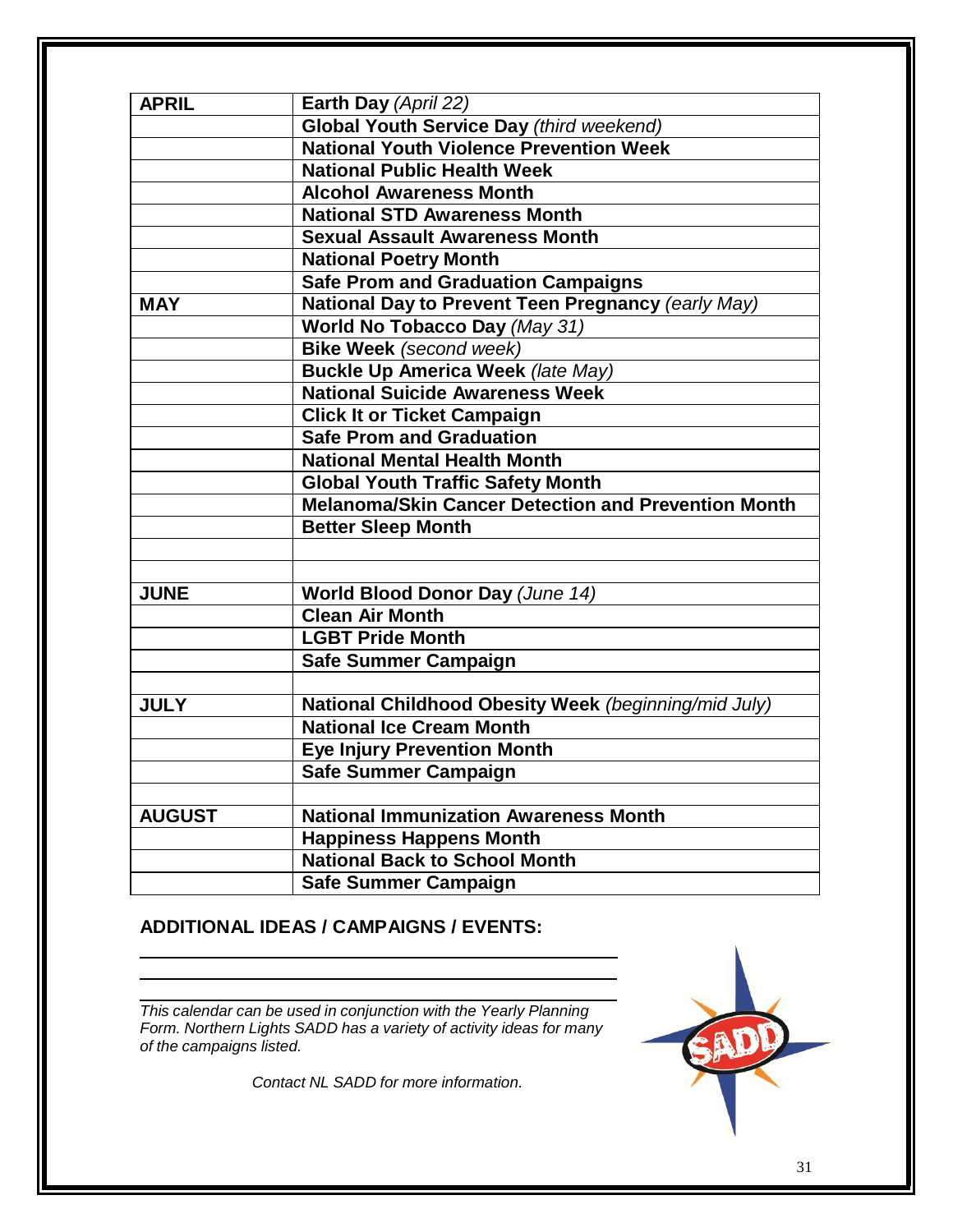## **Chapter Standards**

Northern Lights SADD is one of the premier youth organizations in the country. In order to assess the attributes of each chapter, <sup>A</sup>

5- **StarrankingSystem**is used tomaintain&enhance currentefforts for

each calendar year (January 1st-December 31st).

### **4 Categories are used to assess each Chapter:**

• **A**dministrative • **N**etworking • **P**rogramming • **C**ommunity **I**nvolvement •

## ONE STAR

•Using Membership Contract\*

- •Annual registration completed at sadd.org\*
- •At least 1 Meeting/semester\*\*

•Programming

–1 project/semester\*\* -Must be traffic-safety related

•No Networking or Community Involvement requirements

## TWO STARS



•At least 1 Meeting/quarter\*\* •Programming –3 projects/year\*\*

-Minimum of 1/semester -At least 2 awareness; other can be fun, fundraising, etc. •No Networking or Community Involvement requirements

## THREE STARS

•At least 2 Meetings/quarter\*\* –SADD officers/board members •Networking

–Attend regional or Northern Lights SADD conference

- •Programming
	- –Reality Check in at least 1 grade or Open Your Eyes project

–5 projects/year\*\*

-At least 3 awareness; others can be fun, fundraising, etc.

•Community Involvement

–Invite community –Share data/info to at least OR with 1 event community

## FOUR STARS

•At least 1 Meeting/month\*\* –SADD officers/board members •Networking –Attend regional & Northern Lights SADD conferences\*\*\* –Have a "buddy" chapter

•Programming

–Reality Check in at least 2 grades\*\*\*

–7 projects/year\*\*

-At least 3 awareness

•Community Involvement –Host 1 community event\*\* (banquet, informational meeting, teen panel, etc.)

## FIVE STARS



–SADD officers/board members •Networking –Attend regional & Northern Lights SADD conferences –Have a "buddy" chapter –At least 1 SADD member attend National SADD conference •Programming

–Reality Check in 3 grades\*\*\* –1 project/month\*\*

-At least 4 awareness

•Community Involvement –Host 1 community event\*\* –Participate in at least 1 community event (Relay for Life, blood drive, etc.)\*\*

\*Membership Contracts are expected to be signed by **each** member of **every** SADD chapter, and each chapter is expected to register with SADD National annually. \*\*September - May

\*\*\*Please contact NLYS and/or provide reasoning about inability to fulfill this standard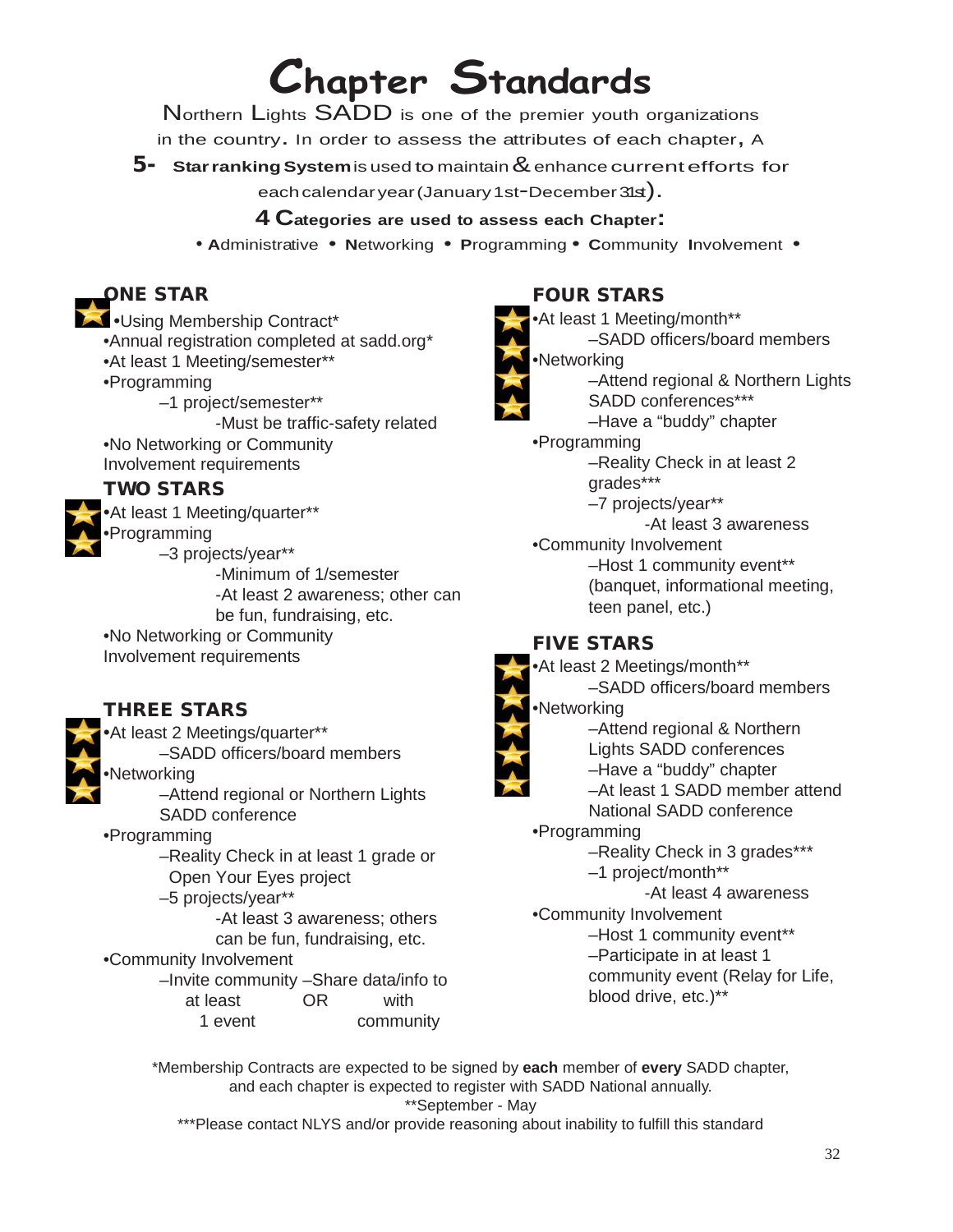## SADD CHAPTER: YEAR:

### **1. ADMINISTRATIVE\* 2. PROGRAMMING 3. NETWORKING INVOLVEMENT**

**One star:** 1 meeting/semester **Two stars:** 1 meeting/quarter **Three stars:** 2 meetings/quarter; officers or board members **Four stars:** 1 meeting/month; officers or board members **Five stars:** 2 meetings/month; officers or board members

\*membership contracts & annual chapter registration should be done within each SADD chapter

**One star:** 1 project/semester (must be traffic safety related) **Two stars:** 3 projects/year (2 awareness) **Three stars:** 5 projects/year (3 awareness); Reality Check (RC) 1 grade **Four stars:** 7 projects/year (3 awareness); RC 2 grades **Five stars:** 1 project/month (4 awareness); RC 3 grades

**One star:**<br>No requirements <br>No requirements No requirements <br>
Two stars:<br>
Two stars: **Two stars: Two stars:** No requirements <br>
Three stars:<br>
Three stars: **Three stars: Three stars:** Attend regional or NL | Invite community to at SADD conference **least 1 event or share**<br> **Four stars:** data/info with communi **Attend regional & NL** SADD conference; buddy | Host 1 community event chapter chapter **Five stars:**<br>**Five stars: Five stars: Five stars:** Attend regional & NL participate in 1<br>SADD conference: buddy community event SADD conference: buddy chapter; at least 1 SADD member attend National SADD conference

## **4. COMMUNITY**

data/info with community<br>**Four stars: Fixtherity** Fiver 1 community event;<br>participate in 1

### **1. ADMINISTRATIVE**

D **All SADD members signed membership contract?**

D **SADD Chapter completed annual chapter registration at [www.sadd.org?](http://www.sadd.org/)**

### D**SADDOfficers/BoardMembers?**

#### **Meetings**

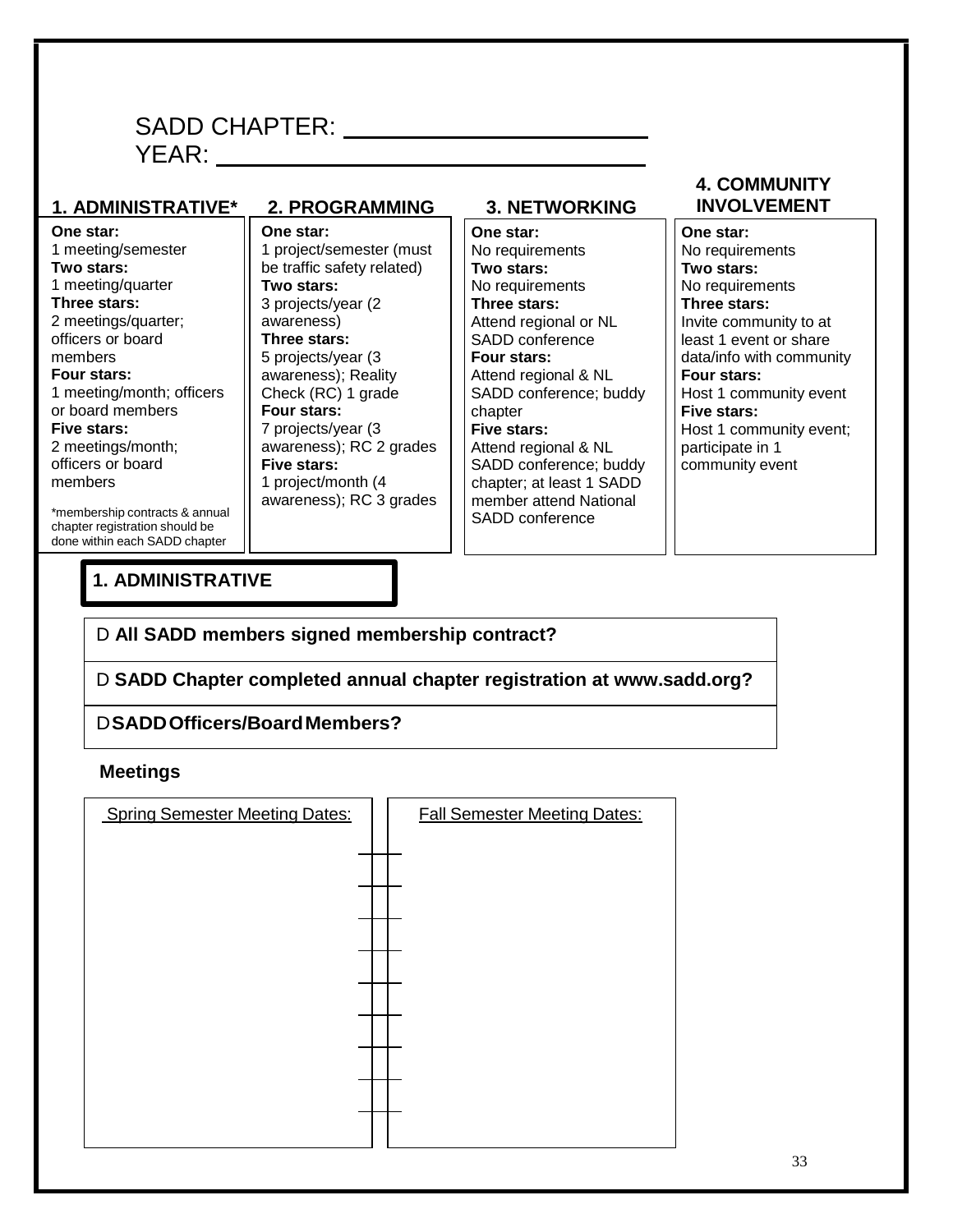## **2. PROGRAMMING**

|                                                                                                                                                                     |            |                        | <b>Host Community</b> | Participate In          |  |  |  |  |
|---------------------------------------------------------------------------------------------------------------------------------------------------------------------|------------|------------------------|-----------------------|-------------------------|--|--|--|--|
| <b>Project (Date)</b>                                                                                                                                               | Awareness? | <b>Traffic Safety?</b> | Event?                | <b>Community Event?</b> |  |  |  |  |
| ex: Grim Reaper Day (10/15/2012)                                                                                                                                    | D          | D                      | D                     | D                       |  |  |  |  |
|                                                                                                                                                                     | D          | D                      | D                     | נ ו                     |  |  |  |  |
|                                                                                                                                                                     | D          | וו                     | וו                    | l)                      |  |  |  |  |
|                                                                                                                                                                     | D          | n                      | Ð                     | D                       |  |  |  |  |
|                                                                                                                                                                     | D          | D                      | D                     | D                       |  |  |  |  |
|                                                                                                                                                                     | D          | D                      | D                     | D                       |  |  |  |  |
|                                                                                                                                                                     | D          | D                      | D                     | I)                      |  |  |  |  |
|                                                                                                                                                                     | D          | D                      | D                     | D                       |  |  |  |  |
|                                                                                                                                                                     | D          | D                      | D                     | D                       |  |  |  |  |
|                                                                                                                                                                     | D          | D                      | D                     | D                       |  |  |  |  |
|                                                                                                                                                                     | D          | D                      | D                     | D                       |  |  |  |  |
|                                                                                                                                                                     | D          | D                      | D                     | D                       |  |  |  |  |
|                                                                                                                                                                     | D          | D                      | D                     | D                       |  |  |  |  |
| <b>Reality Check?</b>                                                                                                                                               |            |                        |                       |                         |  |  |  |  |
| $5th$ Grade<br>$6th$ Grade<br>4 <sup>th</sup> Grade<br>D<br>D<br>נו                                                                                                 |            |                        |                       |                         |  |  |  |  |
| <b>3. NETWORKING</b>                                                                                                                                                |            |                        |                       |                         |  |  |  |  |
| D Attend regional SADD conference, if offered? Location: _______________________<br>D Attend Northern Lights SADD conference?<br>D Attend National SADD conference? |            |                        |                       |                         |  |  |  |  |
| <b>4. COMMUNITY INVOLVEMENT</b>                                                                                                                                     |            |                        |                       |                         |  |  |  |  |
| D Share data/info with community? Explain:                                                                                                                          |            |                        |                       |                         |  |  |  |  |
|                                                                                                                                                                     |            |                        |                       |                         |  |  |  |  |
|                                                                                                                                                                     |            |                        |                       | 34                      |  |  |  |  |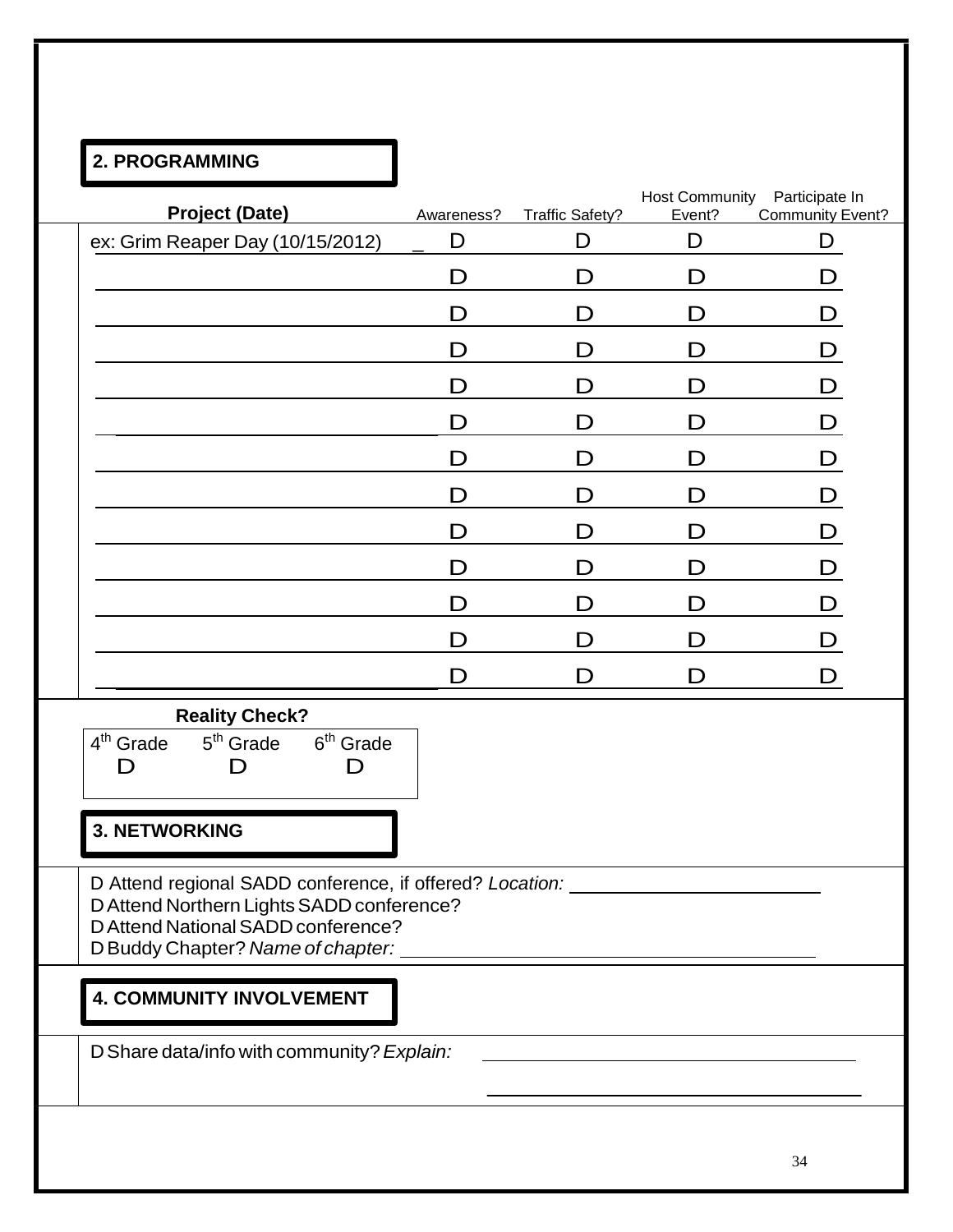### **IF YOUR CHAPTER IS LOOKING FOR MORE AWARENESS IDEAS & RESOURCES, PLEASE CONTACT NORTHERN LIGHTS SADD FOR ADDITIONAL INFORMATION ON THE FOLLOWING ISSUES:**

- **Membership Drives**
- Alcohol
- **Tobacco**
- **Marijuana**
- **Inhalants**
- Safe Driving
- Aggressive Driving
- **Safety Belts**
- **Impaired Driving**
- **Suicide**
- **Sexual Health**
- Violence Prevention
- Dating Violence
- Youth Making A Difference



*Northern Lights SADD PO Box 743 Hillsboro, ND 58045 Ph: 70636.5852 Fax: 701.636.3929*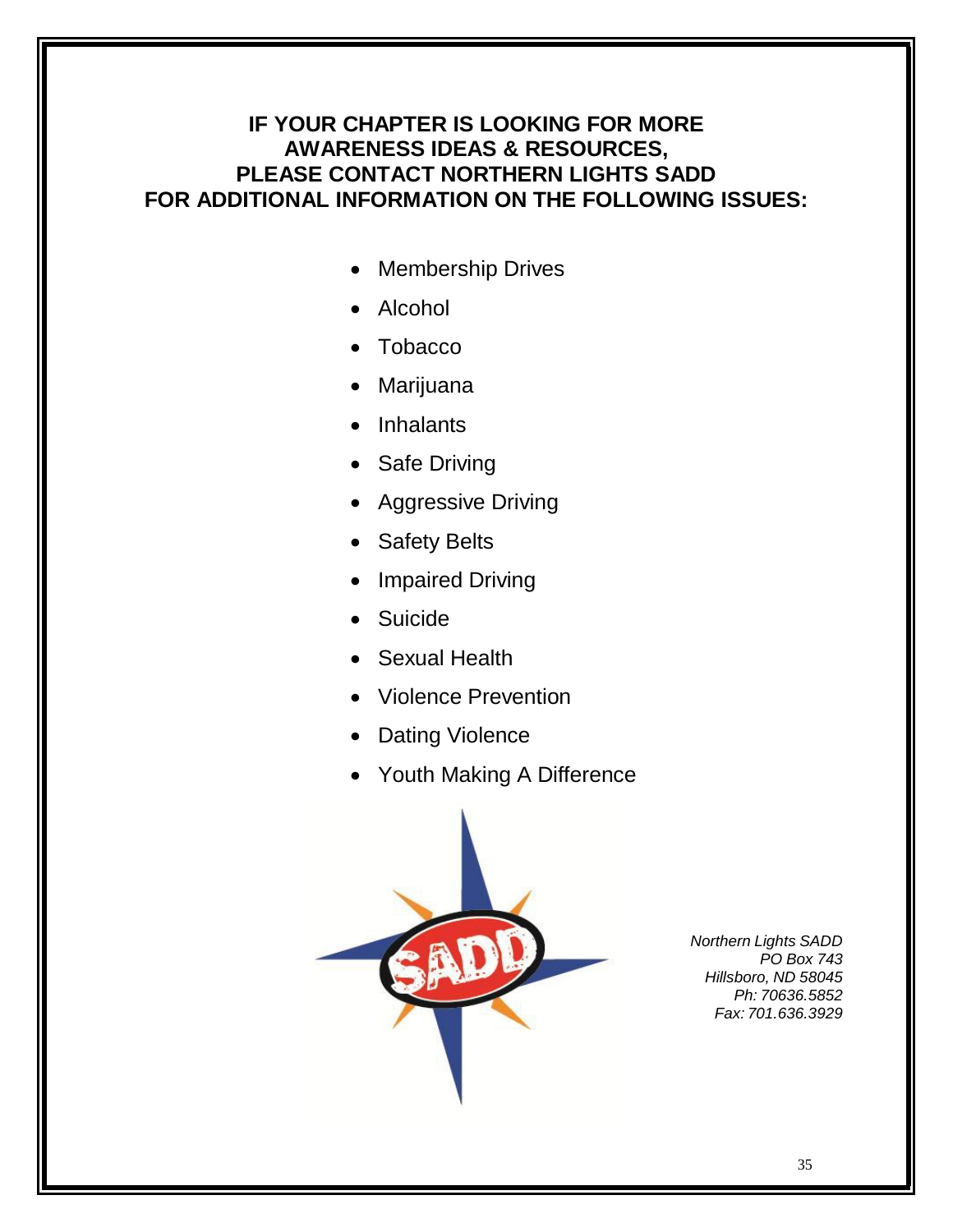## Part Three



## PROGRAMS OFFERED IN CONJUNCTION WITH Northern Lights SADD **CHAPTERS**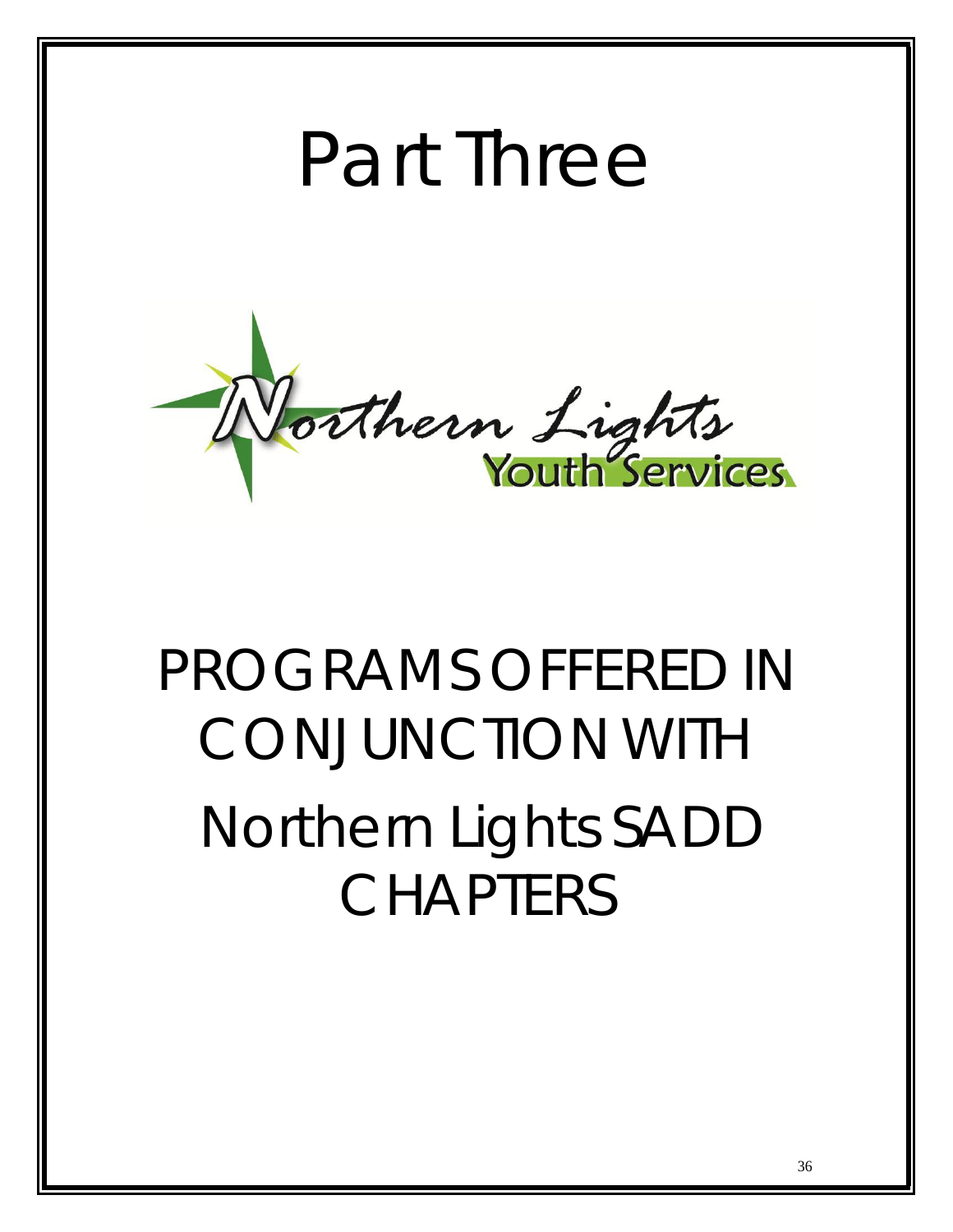## **REALITY CHECK**

Reality Check Version 2.1 is the latest revision of the curriculum created by Northern Lights Youth Services for elementary students.

Reality Check is a series of seven lessons for grades 4-6, facilitated by trained high school SADD students.

The lessons integrate the following seven key themes:

- •Respect for self
- •Respect for others
- •Alcohol and the brain
- •Other drugs
- •Peer pressure & relationships
- •Other destructive behaviors
- •Leadership & life after elementary school

Reality Check v. 2.1 includes strategies for engaging parents in a discussion of the issues and promoting parent-child communication.

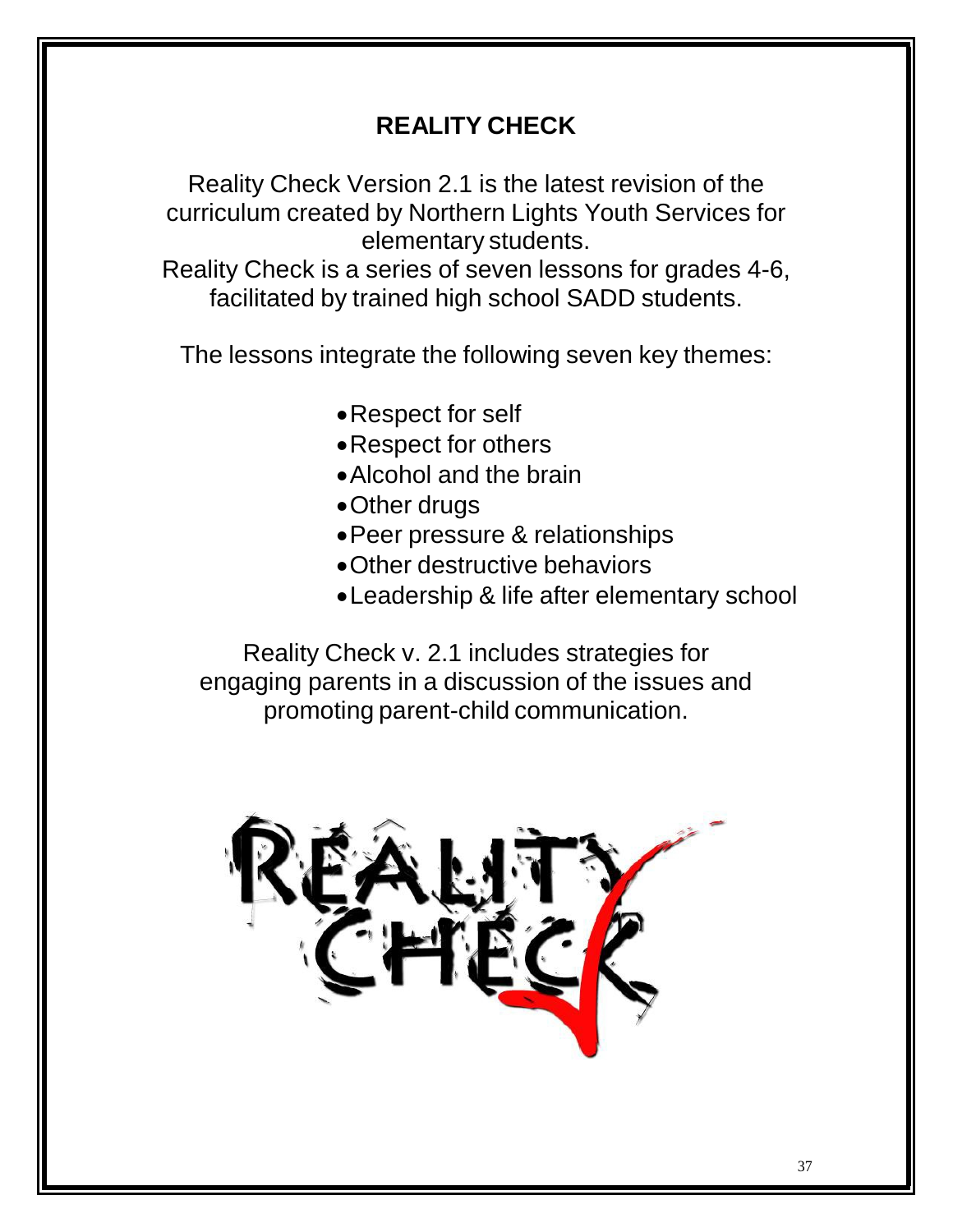

Open Your Eyes was developed in a brainstorming session led by NL SADD's Media Director. The idea was to come up with not an actual program, but a *framework* for a larger movement that teens could feel ownership in and get their peers, adults and community as a whole to "open their eyes" to issues of importance. It has always been our NL SADD philosophy that individual issues are more effectively addressed when they are part of a larger vision (similar to the effect of changing SADD's name from *driving drunk* to *destructive decisions*). SADD members have a wide range of motivations and personal passions, so we wanted to develop a platform (again, not just a single program) that they can all identify with and rally around.

An important component was to come up with a catchy symbol for the movement. That is where the eyeball symbol comes in. The symbol also lends itself well to the concept of *guerrilla marketing*:

*Guerrilla marketing is a strategy in which low-cost unconventional means (graffiti, sticker bombing, flash mobs) are utilized, often in a localized fashion or large network of individual cells, to convey or promote a product or an idea.*

*The concept of guerrilla marketing was invented as an unconventional system of promotions that relies on time, energy and imagination rather than a big budget. The objective of guerrilla marketing is to create a unique, engaging and thought-provoking concept to generate buzz.*

*Guerrilla marketing involves unusual approaches such as intercept encounters in public places, street giveaways of products, PR stunts, or any unconventional marketing intended to get maximum results from minimal resources.*

*Guerrilla marketing focuses on low cost creative strategies of marketing. Basic requirements are time, energy, and imagination and not money.*

The beauty of OYE is its loose format, the boundaries of which are dependent only upon the limits of creativity of the participating youth. OYE can help empower youth and give them a voice on issues of importance to teens. We want to engage not only SADD students, but other students who have an issue that may be of great personal importance. We want them to let us know what they think people need to open their eyes to. By producing a variety of materials with the OYE symbol, the symbol can show up almost anywhere, and it lends itself well to use in video and social networking sites.

Promotional materials, PSAs, toolkits, and activities in conjunction with OYE are available through the NL SADD office.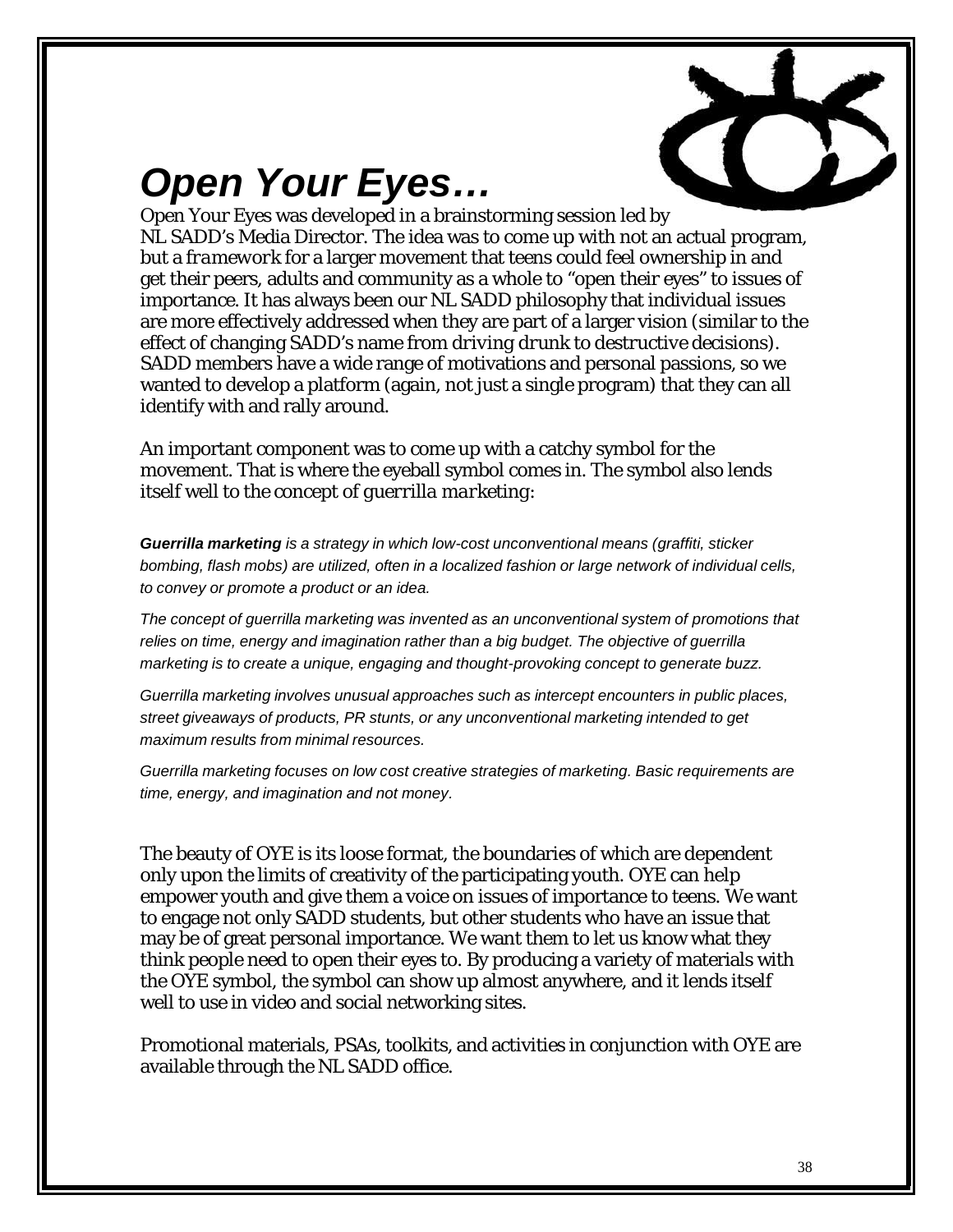## **GET REAL**

Get REAL is a campaign implemented by NL SADD in 2000. NL SADD realized that the behavior of most young people is influenced a great deal by the activities of their peers. However, we also realized that to a large degree, it isn't so much the actual peer activity that influences people, but what we *think*, or *perceive* our peers are doing that causes us to act as we do. In 2000, it came to our attention that a NY university had found a way to address this. In a survey, they asked the students what percentage of students drank and to what extent. Then, they asked the students about *their* degree of alcohol usage. Naturally, they found that the actual alcohol use was much lower than what students *thought* it was.

The university used the statistics it had collected and used them to educate its students. They put the statistics ("factoids") in front of the students where they couldn't be ignored – messages built into the campus computer system, where they appeared like ads do on different websites. As a result, within only a twoyear time span, the college's rate of on-campus alcohol usage had dropped by *over 20 percent*.

Using this precedent as a guide for us, we developed our Get REAL program, which consists of radio and television public service advertisements, in-school posters, and our own sort of "factoids" that address not only alcohol but other drugs as well, along with issues such as sexual activity, traffic safety issues, and general advice. These factoids can be used in a number of ways, such as handouts, locker-stuffers, posted in bathrooms or built into poster displays, put in the school newsletter, read over the daily announcements, etc. The important thing is that you use your creativity to put the statistics in front of your peers in as many ways possible.



## **BREAKDOWN**